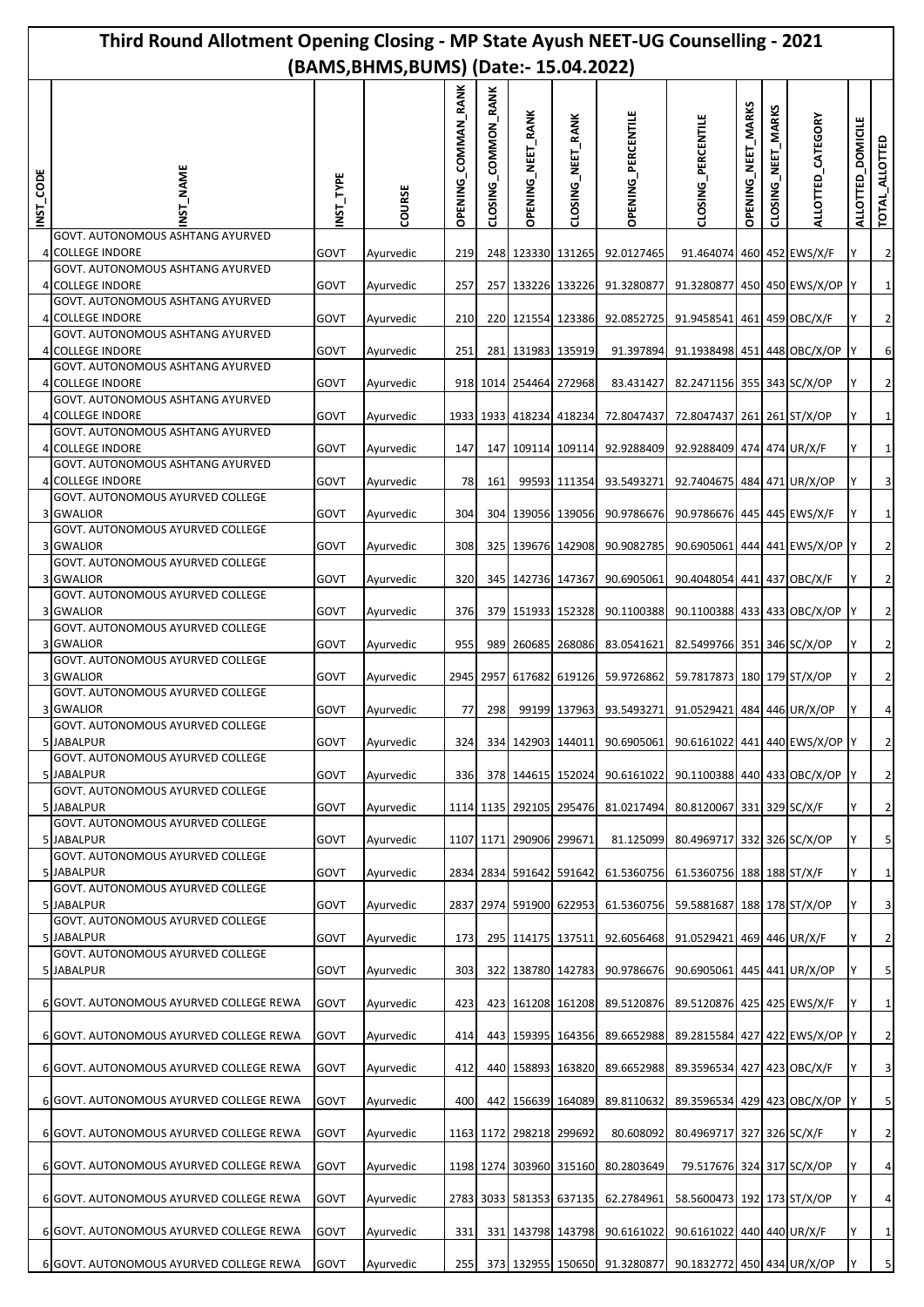| INST_CODE | <b>ST_NAME</b>                                                                                      | NST_TYPE | COURSE            | <b>OPENING_COMMAN_RANK</b> | CLOSING_COMMON_RANK | <b>OPENING_NEET_RANK</b> | CLOSING_NEET_RANK | <b>OPENING_PERCENTILE</b>                                    | CLOSING_PERCENTILE                    | OPENING_NEET_MARKS | _MARKS<br>CLOSING_NEET | ALLOTTED_CATEGORY            | <b>DOMICILE</b><br><b>ALLOTTED</b> | TOTAL_ALLOTTED            |
|-----------|-----------------------------------------------------------------------------------------------------|----------|-------------------|----------------------------|---------------------|--------------------------|-------------------|--------------------------------------------------------------|---------------------------------------|--------------------|------------------------|------------------------------|------------------------------------|---------------------------|
|           | GOVT. AUTONOMOUS DHANWANTARI AYURVED<br>7 COLLEGE UJJAIN                                            | GOVT     | Ayurvedic         | 271                        |                     | 271 134417 134417        |                   | 91.262361                                                    | 91.262361 449 449 EWS/X/F             |                    |                        |                              |                                    | $\mathbf{1}$              |
|           | GOVT. AUTONOMOUS DHANWANTARI AYURVED<br>7 COLLEGE UJJAIN                                            | GOVT     | Ayurvedic         | 275                        |                     | 277 134952 135040        |                   | 91.1938498                                                   | 91.1938498 448 448 EWS/X/OP Y         |                    |                        |                              |                                    | $\overline{2}$            |
|           | GOVT. AUTONOMOUS DHANWANTARI AYURVED<br>7 COLLEGE UJJAIN                                            | GOVT     | Ayurvedic         | 269                        |                     | 286 134322 136496        |                   | 91.262361                                                    | 91.1255329 449 447 OBC/X/F            |                    |                        |                              |                                    | $\ensuremath{\mathsf{3}}$ |
|           | GOVT. AUTONOMOUS DHANWANTARI AYURVED<br>7 COLLEGE UJJAIN                                            | GOVT     | Ayurvedic         | <b>287</b>                 |                     | 305 136627 139449        |                   | 91.1255329                                                   | 90.9082785 447 444 OBC/X/OP Y         |                    |                        |                              |                                    | 6                         |
|           | GOVT. AUTONOMOUS DHANWANTARI AYURVED<br>7 COLLEGE UJJAIN                                            | GOVT     | Ayurvedic         |                            |                     | 908 1055 253310 279530   |                   | 83.5310207                                                   | 81.8419412 356 339 SC/X/OP            |                    |                        |                              |                                    | $\ensuremath{\mathsf{3}}$ |
|           | GOVT. AUTONOMOUS DHANWANTARI AYURVED<br>7 COLLEGE UJJAIN                                            | GOVT     | Ayurvedic         | 109                        |                     | 254 105058 132850        |                   | 93.1866322                                                   | 91.3280877 478 450 UR/X/F             |                    |                        |                              |                                    | $\pmb{4}$                 |
|           | GOVT. AUTONOMOUS DHANWANTARI AYURVED<br>7 COLLEGE UJJAIN                                            | GOVT     | Ayurvedic         | 240                        |                     | 240 129992 129992        |                   |                                                              | 91.5335566 91.5335566 453 453 UR/X/OP |                    |                        |                              |                                    | $\mathbf 1$               |
|           | PT. KHUSHILAL SHARMA GOVT. AUTONOMOUS<br>1 AYURVED COLLEGE AND INSTITUTE BHOPAL                     |          |                   |                            |                     |                          |                   | 94.386161                                                    |                                       |                    |                        | 94.386161 498 498 OBC/X/OP Y |                                    | $\mathbf{1}$              |
|           | PT. KHUSHILAL SHARMA GOVT. AUTONOMOUS                                                               | GOVT     | Ayurvedic         | 49                         | 49                  | 86145                    | 86145             |                                                              |                                       |                    |                        |                              |                                    |                           |
|           | 1 AYURVED COLLEGE AND INSTITUTE BHOPAL<br>PT. SHIVNATH SHASTRI GOVT. AUTONOMOUS                     | GOVT     | Ayurvedic         | 102                        |                     | 104 104375 104715        |                   | 93.1866322                                                   | 93.1866322 478 478 UR/X/F             |                    |                        |                              |                                    | $\overline{2}$            |
|           | 2 AYURVED COLLEGE BURHANPUR<br>PT. SHIVNATH SHASTRI GOVT. AUTONOMOUS                                | GOVT     | Ayurvedic         | 390                        |                     | 390 154254 154254        |                   | 89.9623318                                                   | 89.9623318 431 431 EWS/X/F            |                    |                        |                              |                                    | $\mathbf{1}$              |
|           | 2 AYURVED COLLEGE BURHANPUR                                                                         | GOVT     | Ayurvedic         | 413                        |                     |                          |                   | 422 159335 161160 89.6652988                                 | 89.5120876 427 425 EWS/X/OP Y         |                    |                        |                              |                                    | $\overline{2}$            |
|           | PT. SHIVNATH SHASTRI GOVT. AUTONOMOUS<br>2 AYURVED COLLEGE BURHANPUR                                | GOVT     | Ayurvedic         | 396                        |                     | 419 155428 160900        |                   | 89.8850139                                                   | 89.5120876 430 425 OBC/X/F            |                    |                        |                              |                                    | $\overline{2}$            |
|           | PT. SHIVNATH SHASTRI GOVT. AUTONOMOUS<br>2 AYURVED COLLEGE BURHANPUR                                | GOVT     | Ayurvedic         | 430                        |                     | 432 162359 162737        |                   | 89.4372951                                                   | 89.4372951 424 424 OBC/X/OP           |                    |                        |                              |                                    | $\overline{2}$            |
|           | PT. SHIVNATH SHASTRI GOVT. AUTONOMOUS<br>2 AYURVED COLLEGE BURHANPUR                                | GOVT     | Ayurvedic         |                            |                     | 1138 1138 295972         | 295972            | 80.8120067                                                   | 80.8120067 329 329 SC/X/F             |                    |                        |                              |                                    | $\mathbf{1}$              |
|           | PT. SHIVNATH SHASTRI GOVT. AUTONOMOUS                                                               |          |                   |                            |                     |                          |                   |                                                              |                                       |                    |                        |                              |                                    |                           |
|           | 2 AYURVED COLLEGE BURHANPUR<br>PT. SHIVNATH SHASTRI GOVT. AUTONOMOUS                                | GOVT     | Ayurvedic         |                            |                     | 1170 1211 299574 306399  |                   | 80.4969717                                                   | 80.0697157 326 322 SC/X/OP            |                    |                        |                              |                                    | $\overline{2}$            |
|           | 2 AYURVED COLLEGE BURHANPUR<br>PT. SHIVNATH SHASTRI GOVT. AUTONOMOUS<br>2 AYURVED COLLEGE BURHANPUR | GOVT     | Ayurvedic         |                            |                     | 2762 2762 577504 577504  |                   | 62.4458888                                                   | 62.4458888 193 193 ST/X/OP            |                    |                        |                              |                                    | $\mathbf{1}$              |
|           | PT. SHIVNATH SHASTRI GOVT. AUTONOMOUS                                                               | GOVT     | Ayurvedic         |                            |                     |                          |                   | 323 369 142797 149755 90.6905061 90.2544434 441 435 UR/X/F   |                                       |                    |                        |                              |                                    | 3                         |
|           | 2 AYURVED COLLEGE BURHANPUR<br>GOVT. AUTONOMOUS HOMEOPATHY MEDICAL                                  | GOVT     | Ayurvedic         | 343                        |                     | 374 146930 151191        |                   | 90.4742879                                                   | 90.1832772 438 434 UR/X/OP            |                    |                        |                              |                                    | $\overline{\mathbf{4}}$   |
|           | 13 COLLEGE BHOPAL<br>GOVT. AUTONOMOUS HOMEOPATHY MEDICAL                                            | GOVT     | Homoeopathy       | 568                        |                     | 690 184282 207733        |                   | 88.0010853                                                   | 86.4779738 406 388 EWS/X/F            |                    |                        |                              |                                    | $\overline{\mathbf{3}}$   |
|           | 13 COLLEGE BHOPAL<br>GOVT. AUTONOMOUS HOMEOPATHY MEDICAL                                            | GOVT     | Homoeopathy       | 678                        |                     | 678 204282 204282        |                   | 86.7354412                                                   | 86.7354412 391 391 EWS/X/OP Y         |                    |                        |                              |                                    | $\mathbf 1$               |
|           | 13 COLLEGE BHOPAL                                                                                   | GOVT     | Homoeopathy       | 573                        |                     | 649 185017 200517        |                   | 88.0010853                                                   | 86.987793 406 394 OBC/X/F             |                    |                        |                              |                                    | $\overline{\mathbf{4}}$   |
|           | GOVT. AUTONOMOUS HOMEOPATHY MEDICAL<br><b>13 COLLEGE BHOPAL</b>                                     | GOVT     | Homoeopathy       | 496                        |                     | 661 172019 202618        |                   | 88.8071604                                                   |                                       |                    |                        | 86.816515 416 392 OBC/X/OP Y |                                    | $\overline{\mathbf{5}}$   |
|           | GOVT. AUTONOMOUS HOMEOPATHY MEDICAL<br>13 COLLEGE BHOPAL                                            | GOVT     | Homoeopathy       |                            |                     | 1219 1367 307873 328755  |                   | 79.9635816                                                   | 78.626318 321 309 SC/X/F              |                    |                        |                              |                                    | $\overline{2}$            |
|           | GOVT. AUTONOMOUS HOMEOPATHY MEDICAL<br>13 COLLEGE BHOPAL                                            | GOVT     | Homoeopathy       |                            |                     | 1372 1486 329246 344380  |                   | 78.626318                                                    | 77.5971606 309 300 SC/X/OP            |                    |                        |                              |                                    | $\,6\,$                   |
|           | GOVT. AUTONOMOUS HOMEOPATHY MEDICAL                                                                 |          |                   |                            |                     |                          |                   |                                                              |                                       |                    |                        |                              |                                    |                           |
|           | 13 COLLEGE BHOPAL<br>GOVT. AUTONOMOUS HOMEOPATHY MEDICAL                                            | GOVT     | Homoeopathy       |                            |                     | 2909 3155 608755 669845  |                   | 60.3987766                                                   | 56.5957574 182 164 ST/X/F             |                    |                        |                              |                                    | $\overline{\mathbf{4}}$   |
|           | <b>13 COLLEGE BHOPAL</b><br>GOVT. AUTONOMOUS HOMEOPATHY MEDICAL                                     | GOVT     | Homoeopathy       |                            |                     | 2882 3424 603060 728839  |                   | 60.772221                                                    | 52.794875 184 148 ST/X/OP             |                    |                        |                              |                                    | $\pmb{4}$                 |
|           | <b>13 COLLEGE BHOPAL</b><br>GOVT. AUTONOMOUS HOMEOPATHY MEDICAL                                     | GOVT     | Homoeopathy       | 427                        |                     |                          |                   | 630 161558 196194 89.5120876                                 | 87.2504408 425 397 UR/X/F             |                    |                        |                              |                                    | $\overline{2}$            |
|           | <b>13 COLLEGE BHOPAL</b>                                                                            | GOVT     | Homoeopathy       | 424                        |                     |                          |                   | 495 161339 172010 89.5120876                                 | 88.8071604 425 416 UR/X/OP            |                    |                        |                              |                                    | $\overline{7}$            |
|           | HAKIM SYED ZIAUL HASAN GOVT. AUTONOMOUS<br>32 UNANI COLLEGE BHOPAL                                  | GOVT     | Unani             |                            |                     | 1005 3832 270200 832617  |                   | 82.4486344                                                   | 46.0751434 345 125 UR/X/OP            |                    |                        |                              |                                    | 14                        |
|           | DEPARTMENT OF AYURVED AND COMMUNITY IES<br>61 UNIVERSITY CAMPUS KALKHEDA BHOPAL                     |          | PRIVATE Ayurvedic |                            |                     | 3926 3979 861528 885322  |                   | 44.1072919                                                   | 42.6355962 119 115 OBC/X/F            |                    |                        |                              |                                    | $\overline{2}$            |
|           | DEPARTMENT OF AYURVED AND COMMUNITY IES<br>61 UNIVERSITY CAMPUS KALKHEDA BHOPAL                     |          | PRIVATE Ayurvedic |                            |                     | 3962 4153 876475 981495  |                   | 43.1572008                                                   | 36.0903156 116 98 OBC/X/OP            |                    |                        |                              |                                    | 10                        |
|           | DEPARTMENT OF AYURVED AND COMMUNITY IES<br>61 UNIVERSITY CAMPUS KALKHEDA BHOPAL                     |          | PRIVATE Ayurvedic |                            |                     | 4129 4168 955620 991600  |                   | 37.8131328                                                   | 35.7185549 102                        |                    |                        | 97 SC/X/OP                   |                                    | $\overline{2}$            |
|           | DEPARTMENT OF AYURVED AND COMMUNITY IES                                                             |          |                   |                            |                     |                          |                   |                                                              |                                       |                    |                        |                              |                                    |                           |
|           | 61 UNIVERSITY CAMPUS KALKHEDA BHOPAL                                                                |          | PRIVATE Ayurvedic |                            |                     |                          |                   | 3938 3938 865089 865089 43.8012579 43.8012579 118 118 ST/X/F |                                       |                    |                        |                              |                                    | $\mathbf 1$               |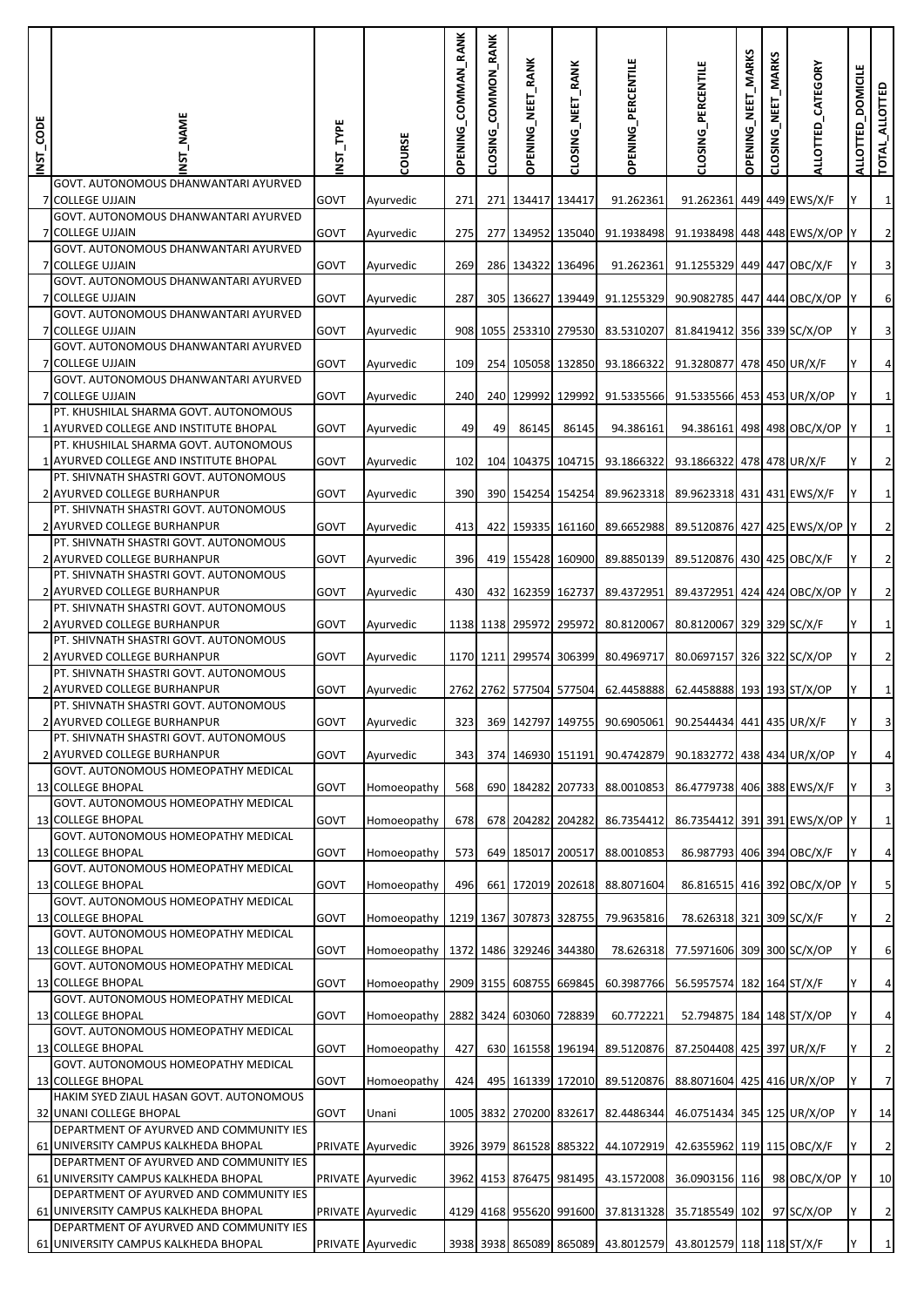| <b>INST_CODE</b> | <b>NAME</b>                                                                                | INST_TYPE | COURSE                                 | <b>OPENING_COMMAN_RANK</b> | CLOSING_COMMON_RANK | <b><i>OPENING_NEET_RANK</i></b> | CLOSING_NEET_RANK       | OPENING_PERCENTILE                                            | CLOSING_PERCENTILE                                       | OPENING_NEET_MARKS | NEET_MARKS<br>CLOSING | ALLOTTED_CATEGORY  | <b>DOMICILE</b><br><b>ALLOTTED</b> | TOTAL_ALLOTTED                   |
|------------------|--------------------------------------------------------------------------------------------|-----------|----------------------------------------|----------------------------|---------------------|---------------------------------|-------------------------|---------------------------------------------------------------|----------------------------------------------------------|--------------------|-----------------------|--------------------|------------------------------------|----------------------------------|
|                  | DEPARTMENT OF AYURVED AND COMMUNITY IES<br>61 UNIVERSITY CAMPUS KALKHEDA BHOPAL            |           | PRIVATE Ayurvedic                      |                            |                     |                                 | 4136 4136 966476 966476 | 36.8015241                                                    | 36.8015241 100 100 ST/X/OP                               |                    |                       |                    |                                    | $\mathbf 1$                      |
|                  | DEPARTMENT OF AYURVED AND COMMUNITY IES                                                    |           |                                        |                            |                     |                                 |                         |                                                               |                                                          |                    |                       |                    |                                    |                                  |
|                  | 61 UNIVERSITY CAMPUS KALKHEDA BHOPAL<br>DEPARTMENT OF AYURVED AND COMMUNITY IES            |           | PRIVATE Ayurvedic                      |                            |                     | 2687 2807 558547 586122         |                         | 63.671255                                                     | 61.8878916 200 190 UR/X/F                                |                    |                       |                    |                                    | $\overline{\mathbf{3}}$          |
|                  | 61 UNIVERSITY CAMPUS KALKHEDA BHOPAL<br>DEPARTMENT OF AYURVED AND COMMUNITY IES            |           | PRIVATE Ayurvedic                      | 872                        |                     |                                 | 879 246235 247666       | 84.0080737                                                    | 83.9097103 361 360 UR/X/OP                               |                    |                       |                    | N                                  | $\overline{2}$                   |
|                  | 61 UNIVERSITY CAMPUS KALKHEDA BHOPAL                                                       |           | PRIVATE Ayurvedic                      |                            |                     |                                 | 753 3862 221603 841964  | 85.594516                                                     | 45.199003 378 122 UR/X/OP                                |                    |                       |                    |                                    | 22                               |
|                  | DR. SHANKAR DAYAL SHARMA AYURVEDIC<br>62 COLLEGE AND HOSPITAL BHOPAL                       |           | PRIVATE Ayurvedic                      |                            |                     |                                 | 4038 4073 909191 917714 | 40.7872183                                                    | 40.465384 110 109 OBC/X/F                                |                    |                       |                    |                                    | $\overline{2}$                   |
|                  | DR. SHANKAR DAYAL SHARMA AYURVEDIC<br>62 COLLEGE AND HOSPITAL BHOPAL                       |           |                                        |                            |                     | 4094 4098 926161 930527         |                         | 39.795619                                                     | 39.4325356 107 106 OBC/X/OP Y                            |                    |                       |                    |                                    | $\overline{2}$                   |
|                  | DR. SHANKAR DAYAL SHARMA AYURVEDIC                                                         |           | PRIVATE Ayurvedic                      |                            |                     |                                 |                         |                                                               |                                                          |                    |                       |                    |                                    |                                  |
|                  | 62 COLLEGE AND HOSPITAL BHOPAL<br>DR. SHANKAR DAYAL SHARMA AYURVEDIC                       |           | PRIVATE Ayurvedic                      |                            |                     |                                 |                         | 4054 4054 912950 912950 40.7872183 40.7872183 110 110 SC/X/F  |                                                          |                    |                       |                    |                                    | $\mathbf 1$                      |
|                  | 62 COLLEGE AND HOSPITAL BHOPAL<br>DR. SHANKAR DAYAL SHARMA AYURVEDIC                       |           | PRIVATE Ayurvedic                      |                            |                     |                                 | 2040 3592 439576 765957 | 71.4830215                                                    | 50.3363719 251 139 UR/X/F                                |                    |                       |                    |                                    | 5                                |
|                  | 62 COLLEGE AND HOSPITAL BHOPAL                                                             |           | PRIVATE Ayurvedic                      |                            |                     |                                 | 445 2819 164605 588602  | 89.2815584                                                    | 61.7127283 422 189 UR/X/OP                               |                    |                       |                    | N                                  | 22                               |
|                  | DR. SHANKAR DAYAL SHARMA AYURVEDIC<br>62 COLLEGE AND HOSPITAL BHOPAL                       |           | PRIVATE Ayurvedic                      |                            |                     |                                 | 625 3847 195744 837433  | 87.2504408                                                    | 45.4984967 397 123 UR/X/OP                               |                    |                       |                    |                                    | 16                               |
|                  | FACULTY OF AYURVED MANSAROVAR GLOBAL                                                       |           |                                        |                            |                     |                                 |                         |                                                               |                                                          |                    |                       |                    |                                    |                                  |
|                  | 59 UNIVERSITY BILKISGANJ SEHORE<br>FACULTY OF AYURVED MANSAROVAR GLOBAL                    |           | PRIVATE Ayurvedic                      |                            |                     |                                 |                         | 3945 3945 866318 866318 43.8012579 43.8012579 118 118 OBC/X/F |                                                          |                    |                       |                    |                                    | $\mathbf 1$                      |
|                  | 59 UNIVERSITY BILKISGANJ SEHORE<br>FACULTY OF AYURVED MANSAROVAR GLOBAL                    |           | PRIVATE Ayurvedic                      |                            |                     |                                 |                         | 3993 4163 895926 990151 41.6739786                            | 35.7185549 112 97 OBC/X/OP Y                             |                    |                       |                    |                                    | $\overline{\mathbf{3}}$          |
|                  | 59 UNIVERSITY BILKISGANJ SEHORE                                                            |           | PRIVATE Ayurvedic                      |                            |                     |                                 | 1781 1781 392609 392609 | 74.4631293                                                    | 74.4631293 274 274 UR/X/F                                |                    |                       |                    |                                    | $\mathbf 1$                      |
|                  | FACULTY OF AYURVED MANSAROVAR GLOBAL<br>59 UNIVERSITY BILKISGANJ SEHORE                    |           | PRIVATE Ayurvedic                      |                            |                     |                                 | 1073 2577 285065 536277 | 81.4356011                                                    | 65.1847827 335 209 UR/X/OP                               |                    |                       |                    | N                                  | 31                               |
|                  | FACULTY OF AYURVED MANSAROVAR GLOBAL<br>59 UNIVERSITY BILKISGANJ SEHORE                    |           | PRIVATE Ayurvedic                      |                            |                     |                                 | 1853 3733 402708 807854 | 73.8292387                                                    | 47.6597078 269 130 UR/X/OP                               |                    |                       |                    |                                    | 13                               |
|                  | 45 L.N. AYURVED COLLEGE AND HOSPITAL BHOPAL                                                |           | PRIVATE Ayurvedic                      |                            |                     |                                 | 1090 1090 288990 288990 | 81.2308445                                                    | 81.2308445 333 333 EWS/X/F                               |                    |                       |                    |                                    | $\mathbf 1$                      |
|                  | 45 L.N. AYURVED COLLEGE AND HOSPITAL BHOPAL                                                |           | PRIVATE Ayurvedic                      |                            | 1096 2045           | 289267                          | 440589                  | 81.2308445                                                    | 71.3369981                                               |                    |                       | 333 250 EWS/X/OP Y |                                    | $\overline{a}$                   |
|                  | 45 L.N. AYURVED COLLEGE AND HOSPITAL BHOPAL<br>45 L.N. AYURVED COLLEGE AND HOSPITAL BHOPAL |           | PRIVATE Ayurvedic<br>PRIVATE Ayurvedic |                            | 866 1328            | 244822                          | 323403                  | 84.1026813<br>1289 1289 318098 318098 79.2892837              | 78.9648592 362 312 OBC/X/OP<br>79.2892837 315 315 SC/X/F |                    |                       |                    |                                    | $\,6\,$<br>$\mathbf{1}$          |
|                  | 45 L.N. AYURVED COLLEGE AND HOSPITAL BHOPAL                                                |           | <b>PRIVATE</b> Ayurvedic               |                            |                     |                                 |                         | 1324 4069 323198 916619 78.9648592                            | 40.465384 312 109 SC/X/OP                                |                    |                       |                    | IY.                                | 11                               |
|                  | 45 L.N. AYURVED COLLEGE AND HOSPITAL BHOPAL                                                |           | PRIVATE Ayurvedic                      |                            |                     | 3720 3720 802187 802187         |                         | 47.6597078                                                    | 47.6597078 130 130 ST/X/F                                |                    |                       |                    | Y                                  | $\mathbf{1}$                     |
|                  | 45 L.N. AYURVED COLLEGE AND HOSPITAL BHOPAL                                                |           | PRIVATE Ayurvedic                      |                            |                     | 4118 4118 940875 940875         |                         | 38.8393762                                                    | 38.8393762 105 105 ST/X/OP                               |                    |                       |                    | Y                                  | $\mathbf{1}$                     |
|                  | 45 L.N. AYURVED COLLEGE AND HOSPITAL BHOPAL<br>45 L.N. AYURVED COLLEGE AND HOSPITAL BHOPAL |           | PRIVATE Ayurvedic<br>PRIVATE Ayurvedic | 349                        |                     | 812 147657 232746               | 743 1264 218605 314724  | 85.7688375<br>90.4048054                                      | 79.517676 380 317 UR/X/F<br>84.8563046 437 370 UR/X/OP   |                    |                       |                    | Y                                  | $\overline{2}$<br>$\overline{7}$ |
|                  | MANDSAUR INSTITUTE OF AYURVED EDUCATION                                                    |           |                                        |                            |                     |                                 |                         |                                                               |                                                          |                    |                       |                    |                                    |                                  |
|                  | 38 AND RESEARCH MANDSAUR<br>MANDSAUR INSTITUTE OF AYURVED EDUCATION                        |           | PRIVATE Ayurvedic                      |                            |                     |                                 | 4008 4125 899056 951853 | 41.6739786                                                    | 38.1644955 112 103 OBC/X/OP Y                            |                    |                       |                    |                                    | $\overline{2}$                   |
|                  | 38 AND RESEARCH MANDSAUR                                                                   |           | PRIVATE Ayurvedic                      |                            |                     |                                 | 4029 4029 905628 905628 | 41.3309046                                                    | 41.3309046 111 111 SC/X/F                                |                    |                       |                    |                                    | $\mathbf 1$                      |
|                  | MANDSAUR INSTITUTE OF AYURVED EDUCATION<br>38 AND RESEARCH MANDSAUR                        |           | PRIVATE Ayurvedic                      |                            |                     |                                 | 2242 2242 475393 475393 | 69.0814383                                                    | 69.0814383 234 234 UR/X/F                                |                    |                       |                    | Y                                  | $\mathbf{1}$                     |
|                  | MANDSAUR INSTITUTE OF AYURVED EDUCATION                                                    |           | PRIVATE Ayurvedic                      |                            |                     |                                 | 1148 3715 296725 801570 | 80.7086571                                                    | 48.0738833 328 131 UR/X/OP                               |                    |                       |                    | N                                  | 18                               |
|                  | 38 AND RESEARCH MANDSAUR<br>MANDSAUR INSTITUTE OF AYURVED EDUCATION                        |           |                                        |                            |                     |                                 |                         |                                                               |                                                          |                    |                       |                    |                                    |                                  |
|                  | 38 AND RESEARCH MANDSAUR<br>MANSAROVAR AYURVEDIC MEDICAL COLLEGE                           |           | PRIVATE Ayurvedic                      |                            |                     |                                 | 925 3741 256396 808720  | 83.3388267                                                    | 47.3814539 354 129 UR/X/OP                               |                    |                       |                    |                                    | 16                               |
|                  | 42 BHOPAL                                                                                  |           | PRIVATE Ayurvedic                      |                            |                     | 1498 1610 346946 364521         |                         | 77.4870764                                                    | 76.3123489 299 289 EWS/X/OP Y                            |                    |                       |                    |                                    | $\overline{2}$                   |
|                  | MANSAROVAR AYURVEDIC MEDICAL COLLEGE<br>42 BHOPAL                                          |           | PRIVATE Ayurvedic                      |                            |                     |                                 | 1462 1670 342477 374639 | 77.7176056                                                    | 75.7072746 301 284 OBC/X/F                               |                    |                       |                    | lY.                                | $\overline{\mathbf{3}}$          |
|                  | MANSAROVAR AYURVEDIC MEDICAL COLLEGE                                                       |           |                                        |                            |                     |                                 |                         |                                                               |                                                          |                    |                       |                    |                                    |                                  |
|                  | 42 BHOPAL<br>MANSAROVAR AYURVEDIC MEDICAL COLLEGE                                          |           | PRIVATE Ayurvedic                      |                            |                     |                                 | 1232 1799 308965 396505 | 79.9635816                                                    | 74.2150514 321 272 OBC/X/OP                              |                    |                       |                    |                                    | 16                               |
|                  | 42 BHOPAL<br>MANSAROVAR AYURVEDIC MEDICAL COLLEGE                                          |           | PRIVATE Ayurvedic                      |                            |                     |                                 | 2076 2201 445071 466477 | 71.0724075                                                    | 69.6742092 248 238 SC/X/F                                |                    |                       |                    |                                    | $\overline{2}$                   |
|                  | 42 BHOPAL                                                                                  |           | PRIVATE Ayurvedic                      |                            |                     |                                 | 2046 4101 440592 931252 | 71.3369981                                                    | 39.4325356 250 106 SC/X/OP                               |                    |                       |                    |                                    | $\,6\,$                          |
|                  | MANSAROVAR AYURVEDIC MEDICAL COLLEGE<br>42 BHOPAL                                          |           | PRIVATE Ayurvedic                      |                            |                     | 3161 3161 670696 670696         |                         | 56.384072                                                     | 56.384072 163 163 ST/X/F                                 |                    |                       |                    | Y                                  | $\mathbf 1$                      |
|                  | MANSAROVAR AYURVEDIC MEDICAL COLLEGE<br>42 BHOPAL                                          |           | PRIVATE Ayurvedic                      |                            |                     | 759 1291 222375 318161          |                         | 85.594516                                                     | 79.2892837 378 315 UR/X/F                                |                    |                       |                    |                                    | $\overline{\mathbf{5}}$          |
|                  | MANSAROVAR AYURVEDIC MEDICAL COLLEGE                                                       |           |                                        |                            |                     |                                 |                         |                                                               |                                                          |                    |                       |                    |                                    |                                  |
|                  | 42 BHOPAL<br>OM AYURVEDIC MEDICAL COLLEGE AND HOSPITAL                                     |           | PRIVATE Ayurvedic                      |                            |                     |                                 | 395 1142 155217 296614  | 89.8850139                                                    | 80.7086571 430 328 UR/X/OP                               |                    |                       |                    |                                    | $\bf 8$                          |
|                  | 55 BETUL                                                                                   |           | PRIVATE Ayurvedic                      |                            |                     |                                 |                         | 3913 3913 856778 856778 44.4102176 44.4102176 120 120 OBC/X/F |                                                          |                    |                       |                    |                                    | $\mathbf 1$                      |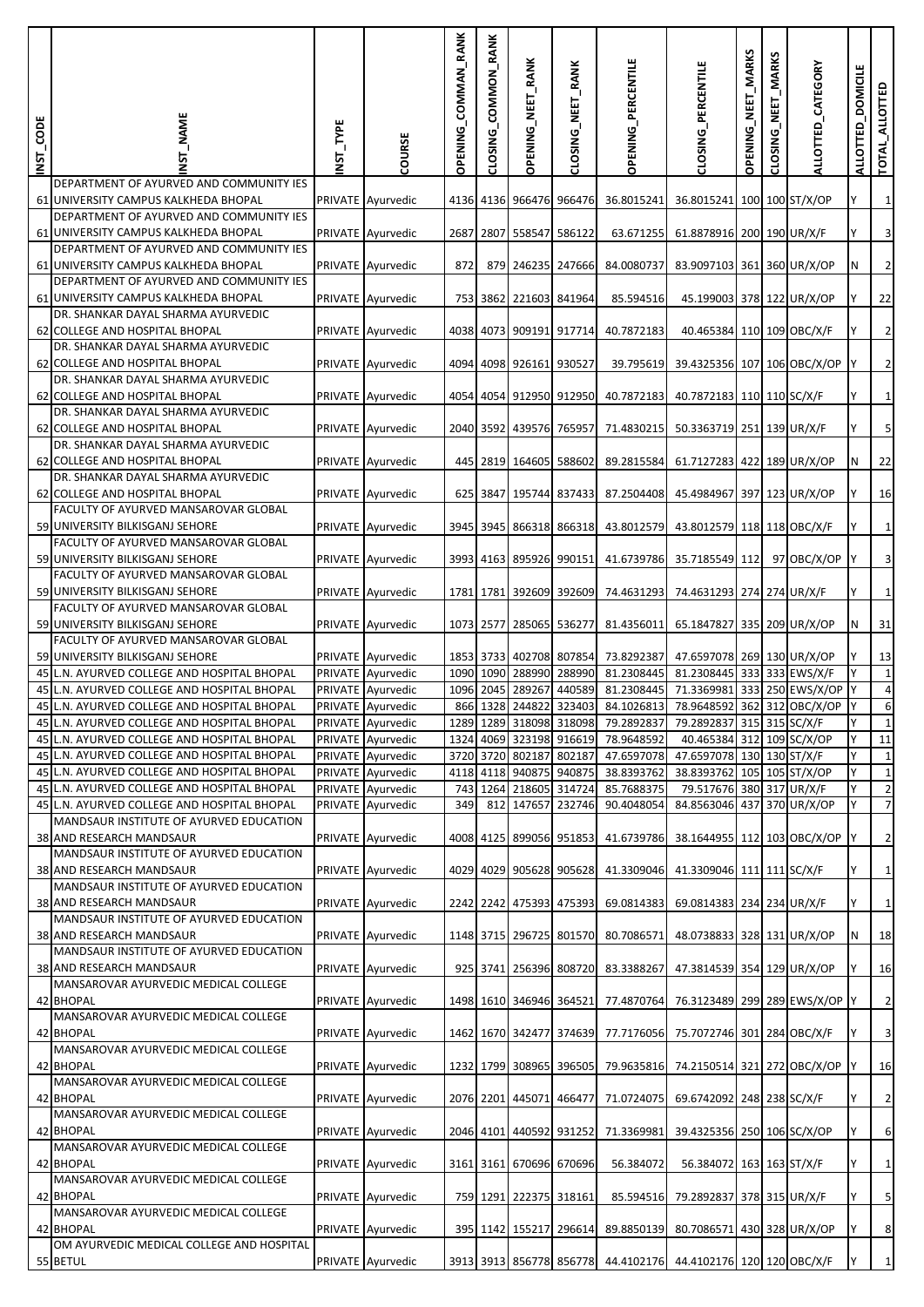| <b>INST_CODE</b> | NST_NAME                                                                                                                       | INST_TYPE | COURSE            | OPENING_COMMAN_RANK | CLOSING_COMMON_RANK | OPENING_NEET_RANK       | CLOSING_NEET_RANK | OPENING_PERCENTILE                 | CLOSING_PERCENTILE                                               | OPENING_NEET_MARKS | <b>MARKS</b><br>NEET.<br>CLOSING | ALLOTTED_CATEGORY | <b>DOMICILE</b><br>ALLOTTED | TOTAL_ALLOTTED          |
|------------------|--------------------------------------------------------------------------------------------------------------------------------|-----------|-------------------|---------------------|---------------------|-------------------------|-------------------|------------------------------------|------------------------------------------------------------------|--------------------|----------------------------------|-------------------|-----------------------------|-------------------------|
|                  | OM AYURVEDIC MEDICAL COLLEGE AND HOSPITAL<br>55 BETUL                                                                          |           | PRIVATE Ayurvedic |                     |                     | 1042 3040 277438 638033 |                   | 81.9421825                         | 58.5600473 340 173 UR/X/OP                                       |                    |                                  |                   | N                           | 12                      |
|                  | OM AYURVEDIC MEDICAL COLLEGE AND HOSPITAL<br>55 BETUL                                                                          |           | PRIVATE Ayurvedic |                     |                     | 3131 3807 662915 824745 |                   | 56.8070542                         | 46.5172285 165 126 UR/X/OP                                       |                    |                                  |                   |                             | $\overline{\mathbf{3}}$ |
|                  | PARASHAR AYURVEDIC MEDICAL COLLEGE AND<br><b>46 HOSPITAL BHOPAL</b>                                                            |           | PRIVATE Ayurvedic |                     |                     | 3667 3667 786366 786366 |                   | 48.9035941                         | 48.9035941 134 134 OBC/X/OP                                      |                    |                                  |                   |                             | $\mathbf{1}$            |
|                  | PARASHAR AYURVEDIC MEDICAL COLLEGE AND<br><b>46 HOSPITAL BHOPAL</b>                                                            |           | PRIVATE Ayurvedic |                     |                     | 1716 2096 382471 449028 |                   | 75.2175943                         | 70.8052916 280 246 UR/X/F                                        |                    |                                  |                   |                             | $\overline{2}$          |
|                  | PARASHAR AYURVEDIC MEDICAL COLLEGE AND<br>46 HOSPITAL BHOPAL                                                                   |           | PRIVATE Ayurvedic |                     |                     | 780 3619 226830 770475  |                   | 85.2298136                         | 50.0812356 374 138 UR/X/OP                                       |                    |                                  |                   |                             | 25                      |
|                  | POORNAYU AYURVED CHIKITSALAYA EVAM<br>ANUSANDHAN VIDYAPEETH GIRLS COLLEGE<br>58 JABALPUR<br>POORNAYU AYURVED CHIKITSALAYA EVAM |           | PRIVATE Ayurvedic |                     |                     | 3985 3985 886879 886879 |                   | 42.3204964                         | 42.3204964 114 114 SC/X/F                                        |                    |                                  |                   |                             | $\mathbf 1$             |
|                  | ANUSANDHAN VIDYAPEETH GIRLS COLLEGE<br>58 JABALPUR<br>POORNAYU AYURVED CHIKITSALAYA EVAM                                       |           | PRIVATE Ayurvedic |                     |                     | 405 1066 157363 282912  |                   | 89.7378896                         | 81.6498767 428 337 UR/X/OP                                       |                    |                                  |                   | N                           | $\overline{\mathbf{3}}$ |
|                  | ANUSANDHAN VIDYAPEETH GIRLS COLLEGE<br>58 JABALPUR                                                                             |           | PRIVATE Ayurvedic |                     |                     | 557 3830 182582 832368  |                   | 88.16265                           | 46.0751434 408 125 UR/X/OP                                       |                    |                                  |                   |                             | 37                      |
|                  | PT. DR. SHIV SHAKTILAL SHARMA AYURVED<br>8 MEDICAL COLLEGE RATLAM                                                              |           | PRIVATE Ayurvedic |                     | 3299 4157           | 698600 983933           |                   | 54.4832423                         | 36.0903156 155                                                   |                    |                                  | 98 OBC/X/F        |                             | $\overline{2}$          |
|                  | PT. DR. SHIV SHAKTILAL SHARMA AYURVED<br>8 MEDICAL COLLEGE RATLAM                                                              |           | PRIVATE Ayurvedic |                     |                     | 4088 4145 923401 972670 |                   | 40.137139                          | 36.8015241 108 100 OBC/X/OP                                      |                    |                                  |                   |                             | $\overline{2}$          |
|                  | PT. DR. SHIV SHAKTILAL SHARMA AYURVED<br>8 MEDICAL COLLEGE RATLAM                                                              |           | PRIVATE Ayurvedic |                     |                     | 4092 4092 924516 924516 |                   | 39.795619                          | 39.795619 107 107 SC/X/OP                                        |                    |                                  |                   |                             | $\mathbf 1$             |
|                  | PT. DR. SHIV SHAKTILAL SHARMA AYURVED<br>8 MEDICAL COLLEGE RATLAM                                                              |           | PRIVATE Ayurvedic |                     |                     | 1400 2563 333571 535341 |                   | 78.2906261                         | 65.1847827 306 209 UR/X/F                                        |                    |                                  |                   |                             | 6                       |
|                  | PT. DR. SHIV SHAKTILAL SHARMA AYURVED<br>8 MEDICAL COLLEGE RATLAM                                                              |           | PRIVATE Ayurvedic |                     |                     | 598 3739 188784 808687  |                   | 87.7491221                         | 47.3814539 403 129 UR/X/OP                                       |                    |                                  |                   |                             | 45                      |
|                  | R. N. KAPOOR MEMORIAL AYURVEDIC MEDICAL<br>63 COLLEGE AND HOSPITAL INDORE                                                      |           | PRIVATE Ayurvedic |                     |                     | 1708 1708 379980 379980 |                   | 75.3522855                         | 75.3522855 281 281 EWS/X/F                                       |                    |                                  |                   |                             | 1                       |
|                  | R. N. KAPOOR MEMORIAL AYURVEDIC MEDICAL<br>63 COLLEGE AND HOSPITAL INDORE                                                      |           | PRIVATE Ayurvedic |                     |                     | 2389 2389 499422 499422 |                   |                                    | 67.5785305 67.5785305 224 224 EWS/X/OP Y                         |                    |                                  |                   |                             | $\mathbf{1}$            |
|                  | R. N. KAPOOR MEMORIAL AYURVEDIC MEDICAL<br>63 COLLEGE AND HOSPITAL INDORE                                                      |           | PRIVATE Ayurvedic |                     |                     |                         |                   |                                    | 1472 1703 343089 379440 77.7176056 75.3522855 301 281 OBC/X/F    |                    |                                  |                   |                             | $\overline{\mathbf{3}}$ |
|                  | R. N. KAPOOR MEMORIAL AYURVEDIC MEDICAL<br>63 COLLEGE AND HOSPITAL INDORE<br>R. N. KAPOOR MEMORIAL AYURVEDIC MEDICAL           |           | PRIVATE Ayurvedic |                     |                     |                         |                   |                                    | 1693 2154 377814 458131 75.4707879 70.2427615 282 242 OBC/X/OP   |                    |                                  |                   |                             | $\overline{7}$          |
|                  | 63 COLLEGE AND HOSPITAL INDORE<br>R. N. KAPOOR MEMORIAL AYURVEDIC MEDICAL                                                      |           | PRIVATE Ayurvedic |                     |                     |                         |                   | 1850 1850 402303 402303 73.8292387 | 73.8292387 269 269 SC/X/F                                        |                    |                                  |                   |                             | $1\overline{)}$         |
|                  | 63 COLLEGE AND HOSPITAL INDORE<br>R. N. KAPOOR MEMORIAL AYURVEDIC MEDICAL                                                      |           | PRIVATE Ayurvedic |                     |                     |                         |                   |                                    | 2038 3267 438790 691493 71.4830215 55.0086028 251 157 SC/X/OP    |                    |                                  |                   |                             | $\overline{7}$          |
|                  | 63 COLLEGE AND HOSPITAL INDORE                                                                                                 |           | PRIVATE Ayurvedic |                     |                     |                         |                   |                                    | 3604 3604 767483 767483 50.0812356 50.0812356 138 138 ST/X/F     |                    |                                  |                   |                             | $1\overline{)}$         |
|                  | R. N. KAPOOR MEMORIAL AYURVEDIC MEDICAL<br>63 COLLEGE AND HOSPITAL INDORE                                                      |           | PRIVATE Ayurvedic |                     |                     | 3489 4139 742068 969450 |                   |                                    | 51.720065 36.8015241 144 100 ST/X/OP                             |                    |                                  |                   |                             | $\overline{\mathbf{3}}$ |
|                  | R. N. KAPOOR MEMORIAL AYURVEDIC MEDICAL<br>63 COLLEGE AND HOSPITAL INDORE                                                      |           | PRIVATE Ayurvedic |                     |                     |                         |                   |                                    | 749 1449 220332 340143 85.6823243 77.9490414 379 303 UR/X/F      |                    |                                  |                   |                             | $\overline{2}$          |
|                  | R. N. KAPOOR MEMORIAL AYURVEDIC MEDICAL<br>63 COLLEGE AND HOSPITAL INDORE                                                      |           | PRIVATE Ayurvedic |                     |                     | 488 1302 171461 319502  |                   | 88.886421                          | 79.2892837 417 315 UR/X/OP                                       |                    |                                  |                   |                             | $\overline{7}$          |
|                  | RAJEEV GANDHI AYURVED COLLEGE HOSPITAL<br>36 AND PHARMACY BHOPAL                                                               |           | PRIVATE Ayurvedic |                     |                     |                         |                   |                                    | 2732 2831 571039 591340 62.9904168 61.5360756 196 188 EWS/X/OP Y |                    |                                  |                   |                             | $\overline{2}$          |
|                  | RAJEEV GANDHI AYURVED COLLEGE HOSPITAL<br>36 AND PHARMACY BHOPAL                                                               |           | PRIVATE Ayurvedic |                     |                     |                         |                   |                                    | 1666 2317 374230 487092 75.7072746 68.3377227 284 229 OBC/X/F    |                    |                                  |                   |                             | $\overline{4}$          |
|                  | RAJEEV GANDHI AYURVED COLLEGE HOSPITAL<br>36 AND PHARMACY BHOPAL                                                               |           | PRIVATE Ayurvedic |                     |                     |                         |                   |                                    | 1315 2812 320917 586688 79.1831496 61.8878916 314 190 OBC/X/OP   |                    |                                  |                   |                             | $\overline{9}$          |
|                  | RAJEEV GANDHI AYURVED COLLEGE HOSPITAL<br>36 AND PHARMACY BHOPAL                                                               |           | PRIVATE Ayurvedic |                     |                     |                         |                   | 1756 2391 388400 500731 74.7262304 | 67.4394359 276 223 SC/X/OP                                       |                    |                                  |                   |                             | $\overline{\mathbf{3}}$ |
|                  | RAJEEV GANDHI AYURVED COLLEGE HOSPITAL<br>36 AND PHARMACY BHOPAL                                                               |           | PRIVATE Ayurvedic |                     |                     | 921 1110 255372 291808  |                   |                                    | 83.431427 81.0217494 355 331 UR/X/F                              |                    |                                  |                   |                             | $\overline{2}$          |
|                  | RAJEEV GANDHI AYURVED COLLEGE HOSPITAL<br>36 AND PHARMACY BHOPAL                                                               |           | PRIVATE Ayurvedic |                     |                     | 683 1144 205612 296631  |                   |                                    | 86.6440066 80.7086571 390 328 UR/X/OP                            |                    |                                  |                   |                             | $\overline{4}$          |
|                  | RAM KRISHNA COLLEGE OF AYURVEDA AND<br>64 MEDICAL SCIENCES BHOPAL                                                              |           | PRIVATE Ayurvedic |                     |                     | 3882 4135 847190 965632 |                   |                                    | 44.8883067 37.4361917 121 101 OBC/X/OP                           |                    |                                  |                   |                             | $\overline{a}$          |
|                  | RAM KRISHNA COLLEGE OF AYURVEDA AND<br>64 MEDICAL SCIENCES BHOPAL<br>RAM KRISHNA COLLEGE OF AYURVEDA AND                       |           | PRIVATE Ayurvedic |                     |                     | 752 3486 221562 741560  |                   |                                    | 85.594516 51.9553214 378 145 UR/X/OP                             |                    |                                  |                   | N                           | 17                      |
|                  | 64 MEDICAL SCIENCES BHOPAL                                                                                                     |           | PRIVATE Ayurvedic |                     |                     |                         |                   |                                    | 2215 3690 468581 793445 69.5379638 48.3610735 237 132 UR/X/OP    |                    |                                  |                   |                             | $\overline{7}$          |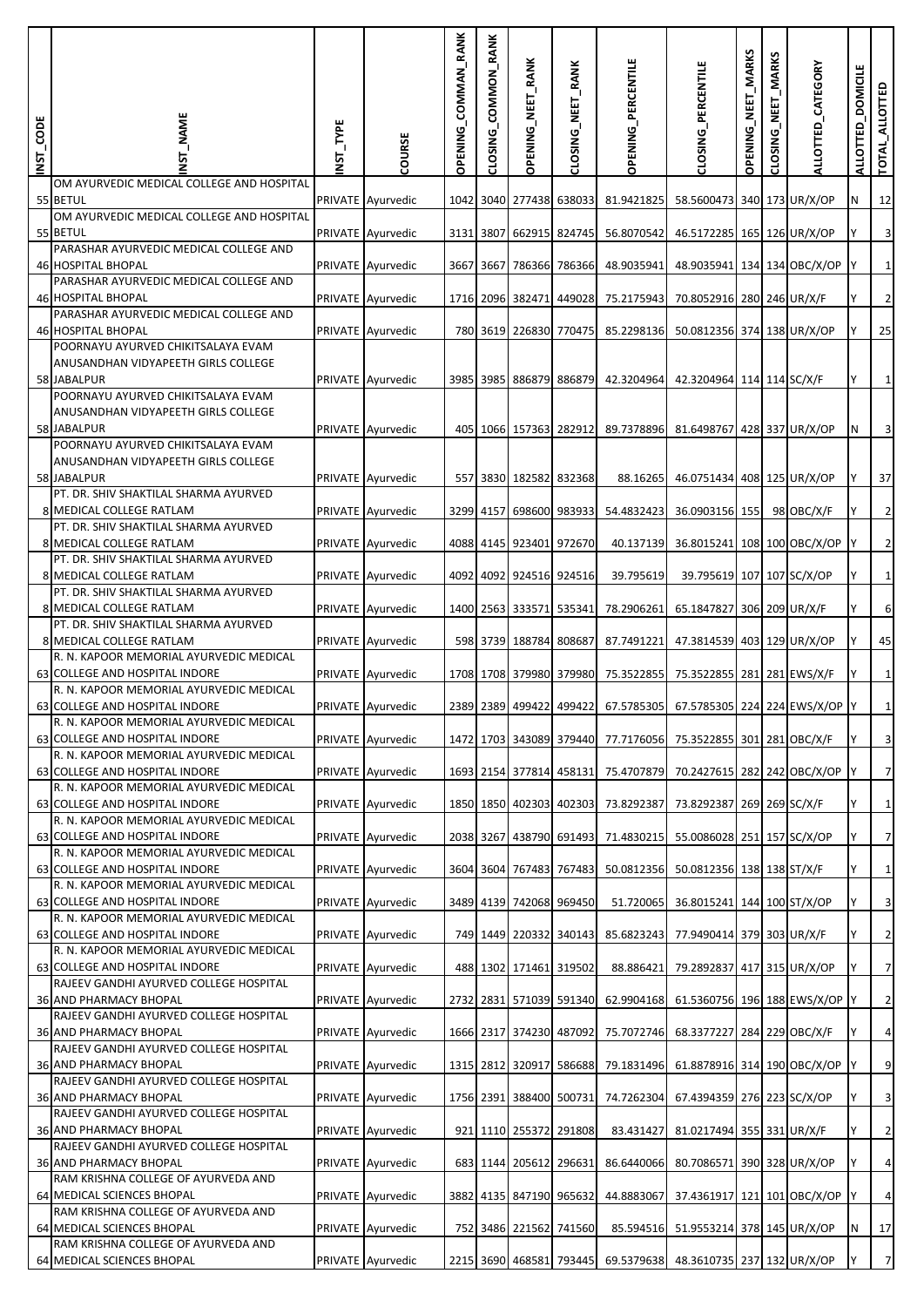| INST_CODE | <b>ST_NAME</b>                                                                                       | NST_TYPE | COURSE                                 | <b>OPENING_COMMAN_RANK</b> | CLOSING_COMMON_RANK | OPENING_NEET_RANK                      | CLOSING_NEET_RANK       | <b>OPENING_PERCENTILE</b>                                       | CLOSING_PERCENTILE                                       | OPENING_NEET_MARKS | _MARKS<br>CLOSING_NEET | ALLOTTED_CATEGORY            | <b>DOMICILE</b><br><b>ALLOTTED</b> | TOTAL_ALLOTTED                   |
|-----------|------------------------------------------------------------------------------------------------------|----------|----------------------------------------|----------------------------|---------------------|----------------------------------------|-------------------------|-----------------------------------------------------------------|----------------------------------------------------------|--------------------|------------------------|------------------------------|------------------------------------|----------------------------------|
|           | RANI DULLAIYA SMRITI AYURVED COLLEGE AND<br>9 HOSPITAL BHOPAL                                        |          | PRIVATE Ayurvedic                      | 822                        |                     |                                        | 822 233994 233994       | 84.7648052                                                      | 84.7648052 369 369 EWS/X/F                               |                    |                        |                              |                                    | $\mathbf 1$                      |
|           | RANI DULLAIYA SMRITI AYURVED COLLEGE AND<br>9 HOSPITAL BHOPAL                                        |          | PRIVATE Ayurvedic                      | 703                        |                     |                                        | 703 211677 211677       | 86.2108578                                                      | 86.2108578 385 385 EWS/X/OP Y                            |                    |                        |                              |                                    | $\mathbf{1}$                     |
|           | RANI DULLAIYA SMRITI AYURVED COLLEGE AND<br>9 HOSPITAL BHOPAL                                        |          | PRIVATE Ayurvedic                      | 720                        |                     |                                        | 888 215091 248886       | 86.0423643                                                      | 83.8193765 383 359 OBC/X/F                               |                    |                        |                              |                                    | $\overline{c}$                   |
|           | RANI DULLAIYA SMRITI AYURVED COLLEGE AND<br>9 HOSPITAL BHOPAL                                        |          | PRIVATE Ayurvedic                      |                            |                     |                                        |                         | 927 1181 256434 301359 83.3388267                               |                                                          |                    |                        | 80.383067 354 325 OBC/X/OP Y |                                    | $\mathsf S$                      |
|           | RANI DULLAIYA SMRITI AYURVED COLLEGE AND<br>9 HOSPITAL BHOPAL                                        |          | PRIVATE Ayurvedic                      |                            |                     |                                        | 1885 2033 408675 437925 |                                                                 | 73.4556649 71.6140216 266 252 SC/X/F                     |                    |                        |                              |                                    | $\overline{2}$                   |
|           | RANI DULLAIYA SMRITI AYURVED COLLEGE AND<br>9 HOSPITAL BHOPAL                                        |          | PRIVATE Ayurvedic                      |                            |                     | 1365 3549 328673 754557                |                         |                                                                 | 78.626318 50.9553039 309 141 SC/X/OP                     |                    |                        |                              |                                    | 10                               |
|           | RANI DULLAIYA SMRITI AYURVED COLLEGE AND<br>9 HOSPITAL BHOPAL                                        |          | PRIVATE Ayurvedic                      |                            |                     |                                        |                         | 3796 3796 822230 822230 46.5172285 46.5172285 126 126 ST/X/F    |                                                          |                    |                        |                              |                                    | $\mathbf{1}$                     |
|           | RANI DULLAIYA SMRITI AYURVED COLLEGE AND<br>9 HOSPITAL BHOPAL                                        |          | PRIVATE Ayurvedic                      | 397                        |                     |                                        |                         | 560 155809 183050 89.8850139 88.0836484 430 407 UR/X/F          |                                                          |                    |                        |                              |                                    | $\overline{2}$                   |
|           | RANI DULLAIYA SMRITI AYURVED COLLEGE AND<br>9 HOSPITAL BHOPAL                                        |          | PRIVATE Ayurvedic                      | 539                        |                     |                                        | 679 179670 204852       | 88.3241499                                                      | 86.6440066 410 390 UR/X/OP                               |                    |                        |                              |                                    | $\overline{\mathbf{5}}$          |
|           | SAM COLLEGE OF AYURVEDIC SCIENCES AND<br>47 HOSPITAL BHOPAL                                          |          | PRIVATE Ayurvedic                      |                            |                     |                                        | 2919 3516 610569 747072 |                                                                 | 60.3987766 51.4710158 182 143 EWS/X/F                    |                    |                        |                              |                                    | $\overline{2}$                   |
|           | SAM COLLEGE OF AYURVEDIC SCIENCES AND<br>47 HOSPITAL BHOPAL                                          |          | PRIVATE Ayurvedic                      |                            |                     |                                        |                         | 1980 2786 426627 581840 72.2751741                              | 62.2784961 257 192 OBC/X/F                               |                    |                        |                              |                                    | $\overline{\mathbf{3}}$          |
|           | SAM COLLEGE OF AYURVEDIC SCIENCES AND<br>47 HOSPITAL BHOPAL<br>SAM COLLEGE OF AYURVEDIC SCIENCES AND |          | PRIVATE Ayurvedic                      |                            |                     |                                        |                         | 2039 3210 439110 678398 71.4830215                              | 55.9469731 251 161 OBC/X/OP Y                            |                    |                        |                              |                                    | ${\bf 11}$                       |
|           | 47 HOSPITAL BHOPAL<br>SAM COLLEGE OF AYURVEDIC SCIENCES AND                                          |          | PRIVATE Ayurvedic                      |                            |                     |                                        |                         | 2013 3732 432852 807203 71.8742735                              | 47.6597078 254 130 SC/X/F                                |                    |                        |                              |                                    | $\overline{2}$                   |
|           | 47 HOSPITAL BHOPAL<br>SAM COLLEGE OF AYURVEDIC SCIENCES AND                                          |          | PRIVATE Ayurvedic                      |                            |                     |                                        | 2813 4128 587078 954934 |                                                                 | 61.8878916 37.8131328 190 102 SC/X/OP                    |                    |                        |                              |                                    | $\boldsymbol{6}$                 |
|           | 47 HOSPITAL BHOPAL<br>SAM COLLEGE OF AYURVEDIC SCIENCES AND                                          |          | PRIVATE Ayurvedic                      |                            |                     |                                        |                         | 826 1857 235001 403469 84.7648052                               | 73.8292387 369 269 UR/X/F                                |                    |                        |                              |                                    | $\overline{\mathbf{3}}$          |
|           | 47 HOSPITAL BHOPAL<br>SARDAR AJIT SINGH SMRITI AYURVED COLLEGE                                       |          | PRIVATE Ayurvedic                      |                            |                     |                                        | 609 1892 191403 410834  |                                                                 | 87.5863918 73.3175417 401 265 UR/X/OP                    |                    |                        |                              |                                    | $\overline{7}$                   |
|           | 68 BHOPAL<br>SARDAR AJIT SINGH SMRITI AYURVED COLLEGE                                                |          | PRIVATE Ayurvedic                      |                            |                     |                                        |                         | 3455 3728 734872 806373 52.290042 47.6597078 146 130 OBC/X/OP Y |                                                          |                    |                        |                              |                                    |                                  |
|           | 68 BHOPAL<br>SARDAR AJIT SINGH SMRITI AYURVED COLLEGE                                                |          | PRIVATE Ayurvedic                      |                            |                     |                                        |                         | 1958 1958 422930 422930 72.5334834                              | 72.5334834 259 259 UR/X/F                                |                    |                        |                              |                                    | $\mathbf{1}$                     |
|           | 68 BHOPAL<br>SARDAR PATEL AYURVEDIC MEDICAL COLLEGE                                                  |          | PRIVATE Ayurvedic                      |                            |                     |                                        | 694 3326 209680 705568  | 86.3915901                                                      | 54.2647576 387 154 UR/X/OP                               |                    |                        |                              |                                    | 13                               |
|           | 65 AND HOSPITAL BALAGHAT<br>SARDAR PATEL AYURVEDIC MEDICAL COLLEGE                                   |          | PRIVATE Ayurvedic                      |                            |                     |                                        | 4039 4039 909234 909234 | 40.7872183                                                      | 40.7872183 110 110 OBC/X/OP Y                            |                    |                        |                              |                                    | $\mathbf{1}$                     |
|           | 65 AND HOSPITAL BALAGHAT<br>SARDAR PATEL AYURVEDIC MEDICAL COLLEGE                                   |          | PRIVATE Ayurvedic                      |                            |                     | 1616 3611 365516 768897                |                         | 76.3123489                                                      | 50.0812356 289 138 UR/X/OP                               |                    |                        |                              | IN.                                | $\,8\,$                          |
|           | 65 AND HOSPITAL BALAGHAT<br>SARVEPALLI RADHAKRISHNAN COLLEGE OF                                      |          | PRIVATE Ayurvedic                      |                            |                     |                                        | 1304 3825 319628 829809 | 79.2892837                                                      | 46.0751434 315 125 UR/X/OP                               |                    |                        |                              |                                    | $\overline{\mathbf{3}}$          |
|           | AYURVED HOSPITAL AND RESEARCH CENTRE<br><b>60 COLLEGE BHOPAL</b>                                     |          | PRIVATE Ayurvedic                      |                            |                     |                                        | 4002 4093 897000 924877 | 41.6739786                                                      | 39.795619 112 107 OBC/X/F                                |                    |                        |                              | ΙY                                 | $\overline{2}$                   |
|           | SARVEPALLI RADHAKRISHNAN COLLEGE OF<br>AYURVED HOSPITAL AND RESEARCH CENTRE                          |          |                                        |                            |                     |                                        |                         |                                                                 |                                                          |                    |                        |                              |                                    |                                  |
|           | 60 COLLEGE BHOPAL<br>SARVEPALLI RADHAKRISHNAN COLLEGE OF                                             |          | PRIVATE Ayurvedic                      |                            |                     |                                        |                         | 3894 3894 851829 851829 44.4102176 44.4102176 120 120 OBC/X/OP  |                                                          |                    |                        |                              |                                    | $\mathbf 1$                      |
|           | AYURVED HOSPITAL AND RESEARCH CENTRE<br>60 COLLEGE BHOPAL                                            |          | PRIVATE Ayurvedic                      |                            |                     |                                        |                         | 4158 4158 983976 983976 36.0903156                              | 36.0903156                                               |                    |                        | 98 98 SC/X/OP                |                                    | $\mathbf 1$                      |
|           | SARVEPALLI RADHAKRISHNAN COLLEGE OF<br>AYURVED HOSPITAL AND RESEARCH CENTRE                          |          |                                        |                            |                     |                                        |                         |                                                                 |                                                          |                    |                        |                              |                                    |                                  |
|           | <b>60 COLLEGE BHOPAL</b><br>SARVEPALLI RADHAKRISHNAN COLLEGE OF                                      |          | PRIVATE Ayurvedic                      |                            |                     |                                        |                         | 1352 2172 327076 461333 78.7354956                              | 70.0986807 310 241 UR/X/F                                |                    |                        |                              | Y                                  | $\overline{\mathbf{3}}$          |
|           | AYURVED HOSPITAL AND RESEARCH CENTRE<br><b>60 COLLEGE BHOPAL</b>                                     |          | PRIVATE Ayurvedic                      |                            |                     |                                        |                         | 818 3745 233492 809774 84.8563046 47.3814539 370 129 UR/X/OP    |                                                          |                    |                        |                              | N                                  | 30                               |
|           | SARVEPALLI RADHAKRISHNAN COLLEGE OF<br>AYURVED HOSPITAL AND RESEARCH CENTRE                          |          |                                        |                            |                     |                                        |                         |                                                                 |                                                          |                    |                        |                              |                                    |                                  |
|           | <b>60 COLLEGE BHOPAL</b>                                                                             |          | PRIVATE Ayurvedic                      |                            |                     |                                        |                         | 1843 3565 400634 758160 73.9565478 50.5918319 270 140 UR/X/OP   |                                                          |                    |                        |                              | Y                                  | 12                               |
|           | 66 SCHOOL OF AYURVEDA AND SIDDHA SEHORE<br>66 SCHOOL OF AYURVEDA AND SIDDHA SEHORE                   |          | PRIVATE Ayurvedic<br>PRIVATE Ayurvedic | 2481                       |                     | 3793 519837<br>2863 3768 598700 817229 | 821695                  | 66.1640137<br>61.1718912                                        | 46.5172285 215 126 UR/X/OP<br>46.8221616 186 127 UR/X/OP |                    |                        |                              | N                                  | $\overline{4}$<br>$\overline{a}$ |
|           | SHUBHDEEP AYURVED MEDICAL COLLEGE AND                                                                |          |                                        |                            |                     |                                        |                         |                                                                 |                                                          |                    |                        |                              |                                    |                                  |
|           | 37 HOSPITAL INDORE                                                                                   |          | PRIVATE Ayurvedic                      | 647                        |                     |                                        | 647 199874 199874       | 86.987793                                                       |                                                          |                    |                        | 86.987793 394 394 EWS/X/OP Y |                                    | $\mathbf 1$                      |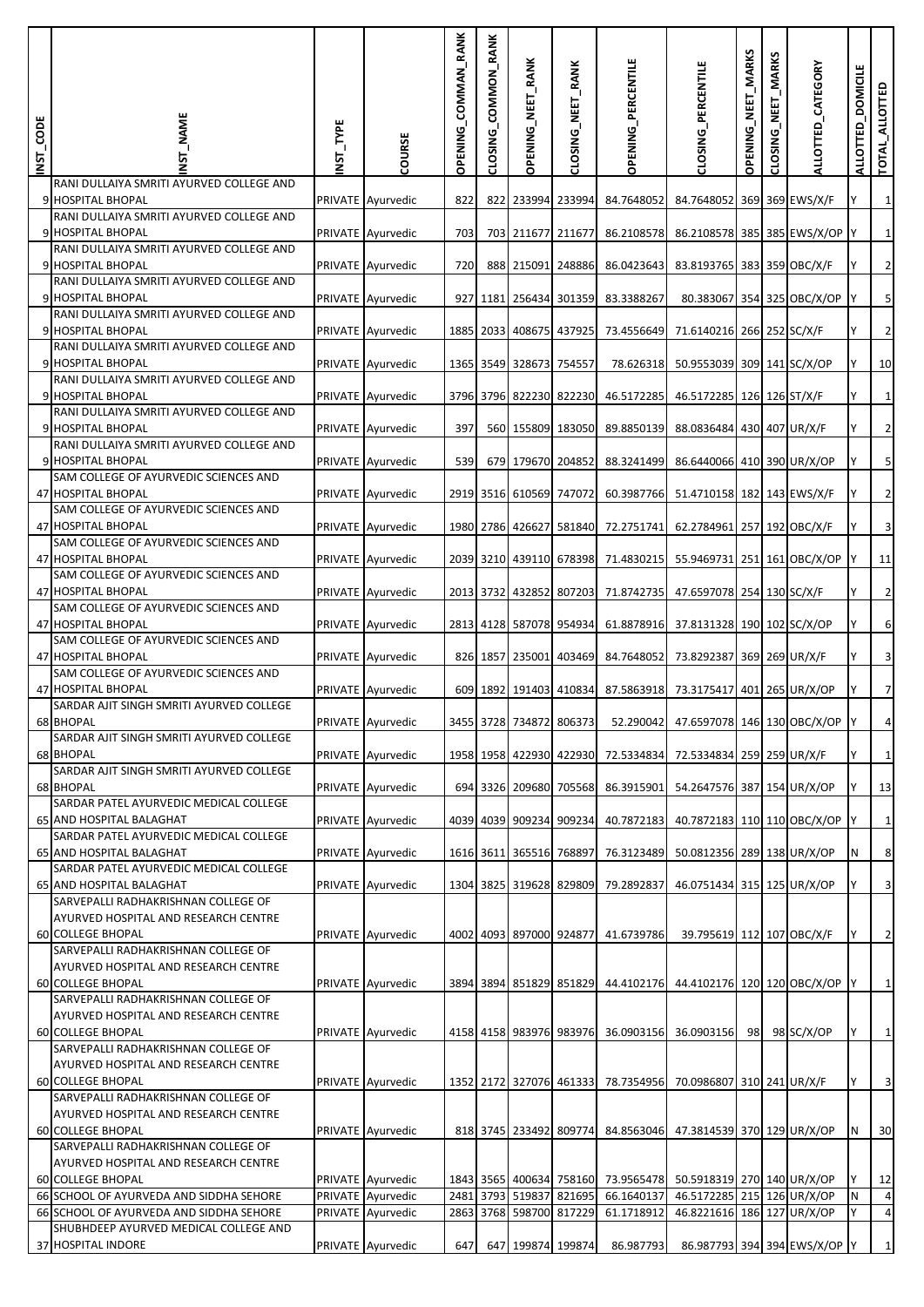| <b>INST_CODE</b> | NST_NAME                                                                 | INST_TYPE | COURSE                                                                                           | <b>OPENING_COMMAN_RANK</b> | CLOSING_COMMON_RANK | <b>OPENING_NEET_RANK</b> | CLOSING_NEET_RANK       | OPENING_PERCENTILE                                              | CLOSING_PERCENTILE                    | OPENING_NEET_MARKS | _MARKS<br><b>CLOSING_NEET</b> | ALLOTTED_CATEGORY | <b>DOMICILE</b><br><b>ALLOTTED</b> | TOTAL_ALLOTTED          |
|------------------|--------------------------------------------------------------------------|-----------|--------------------------------------------------------------------------------------------------|----------------------------|---------------------|--------------------------|-------------------------|-----------------------------------------------------------------|---------------------------------------|--------------------|-------------------------------|-------------------|------------------------------------|-------------------------|
|                  | SHUBHDEEP AYURVED MEDICAL COLLEGE AND                                    |           |                                                                                                  |                            |                     |                          |                         |                                                                 |                                       |                    |                               |                   |                                    |                         |
|                  | 37 HOSPITAL INDORE<br>SHUBHDEEP AYURVED MEDICAL COLLEGE AND              |           | PRIVATE Ayurvedic                                                                                | 451                        |                     |                          | 509 165599 175498       | 89.2026863                                                      | 88.5634859 421 413 OBC/X/F            |                    |                               |                   | Υ                                  | $\overline{2}$          |
|                  | 37 HOSPITAL INDORE<br>SHUBHDEEP AYURVED MEDICAL COLLEGE AND              |           | PRIVATE Ayurvedic                                                                                | 457                        |                     |                          | 457 166222 166222       | 89.2026863                                                      | 89.2026863 421 421 OBC/X/OP           |                    |                               |                   |                                    | $1\,$                   |
|                  | 37 HOSPITAL INDORE                                                       |           | PRIVATE Ayurvedic                                                                                |                            |                     |                          | 1514 1559 350344 356624 | 77.2667786                                                      | 76.7949061 297 293 SC/X/F             |                    |                               |                   | Y                                  | $\overline{2}$          |
|                  | SHUBHDEEP AYURVED MEDICAL COLLEGE AND<br>37 HOSPITAL INDORE              |           | PRIVATE Ayurvedic                                                                                |                            |                     | 1649 1841 371748 400601  |                         | 75.826554                                                       | 73.9565478 285 270 SC/X/OP            |                    |                               |                   | Y                                  | 4                       |
|                  | SHUBHDEEP AYURVED MEDICAL COLLEGE AND<br>37 HOSPITAL INDORE              |           | PRIVATE Ayurvedic                                                                                |                            |                     |                          | 2609 3929 543345 863345 | 64.7079241                                                      | 43.8012579 206 118 ST/X/F             |                    |                               |                   | Υ                                  | 3                       |
|                  | SHUBHDEEP AYURVED MEDICAL COLLEGE AND                                    |           |                                                                                                  |                            |                     |                          |                         |                                                                 |                                       |                    |                               |                   |                                    |                         |
|                  | 37 HOSPITAL INDORE<br>SRI SAI INSTITUTE OF AYURVEDIC RESEARCH AND        |           | PRIVATE Ayurvedic                                                                                | 367                        |                     |                          | 449 149530 165068       | 90.2544434                                                      | 89.2815584 435 422 UR/X/OP            |                    |                               |                   |                                    | $\mathsf 3$             |
|                  | 48 MEDICINE BHOPAL<br>SRI SAI INSTITUTE OF AYURVEDIC RESEARCH AND        |           | PRIVATE Ayurvedic                                                                                |                            |                     |                          |                         | 2137 2596 455774 540738 70.3830217                              | 64.8678051 243 207 EWS/X/F            |                    |                               |                   |                                    | $\overline{2}$          |
|                  | <b>48 MEDICINE BHOPAL</b>                                                |           | PRIVATE Ayurvedic                                                                                |                            |                     |                          | 2132 2240 454956 475294 | 70.5205621                                                      | 69.0814383 244 234 EWS/X/OP Y         |                    |                               |                   |                                    | $\overline{2}$          |
|                  | SRI SAI INSTITUTE OF AYURVEDIC RESEARCH AND<br><b>48 MEDICINE BHOPAL</b> |           | PRIVATE Ayurvedic                                                                                |                            |                     |                          | 1577 2605 358924 542999 | 76.6769218                                                      | 64.7079241 292 206 OBC/X/F            |                    |                               |                   | Y                                  | 4                       |
|                  | SRI SAI INSTITUTE OF AYURVEDIC RESEARCH AND<br>48 MEDICINE BHOPAL        |           | PRIVATE Ayurvedic                                                                                |                            |                     |                          | 1510 2008 349873 432395 | 77.2667786                                                      | 71.8742735 297 254 OBC/X/OP           |                    |                               |                   |                                    | 10                      |
|                  | SRI SAI INSTITUTE OF AYURVEDIC RESEARCH AND                              |           |                                                                                                  |                            |                     |                          |                         |                                                                 |                                       |                    |                               |                   |                                    |                         |
|                  | 48 MEDICINE BHOPAL<br>SRI SAI INSTITUTE OF AYURVEDIC RESEARCH AND        |           | PRIVATE Ayurvedic                                                                                |                            |                     |                          | 2335 4080 490116 920518 | 68.1955846                                                      | 40.137139 228 108 SC/X/OP             |                    |                               |                   |                                    | 4                       |
|                  | <b>48 MEDICINE BHOPAL</b><br>SRI SAI INSTITUTE OF AYURVEDIC RESEARCH AND |           | PRIVATE Ayurvedic                                                                                |                            |                     |                          | 519 1526 177344 351855  | 88.4856499                                                      | 77.1519025 412 296 UR/X/F             |                    |                               |                   |                                    | 4                       |
|                  | <b>48 MEDICINE BHOPAL</b>                                                |           | PRIVATE Ayurvedic                                                                                |                            |                     |                          | 748 1489 220218 344944  | 85.6823243                                                      | 77.5971606 379 300 UR/X/OP            |                    |                               |                   | Υ                                  | $\overline{7}$          |
|                  | VEENA VADINI AYURVED COLLEGE AND HOSPITAL<br>10 BHOPAL                   |           | PRIVATE Ayurvedic                                                                                |                            |                     |                          | 3595 3595 767060 767060 | 50.0812356                                                      | 50.0812356 138 138 EWS/X/F            |                    |                               |                   |                                    | $\mathbf 1$             |
|                  | VEENA VADINI AYURVED COLLEGE AND HOSPITAL<br>10 BHOPAL                   |           | PRIVATE Ayurvedic                                                                                |                            |                     |                          | 3706 3706 798034 798034 | 48.0738833                                                      | 48.0738833 131 131 EWS/X/OP Y         |                    |                               |                   |                                    | $\mathbf 1$             |
|                  | VEENA VADINI AYURVED COLLEGE AND HOSPITAL                                |           |                                                                                                  |                            |                     |                          |                         |                                                                 |                                       |                    |                               |                   |                                    |                         |
|                  | 10 BHOPAL<br>VEENA VADINI AYURVED COLLEGE AND HOSPITAL                   |           | PRIVATE Ayurvedic                                                                                |                            |                     |                          |                         | 3347 3753 709894 812839 53.8117936                              | 47.099509 152 128 OBC/X/F             |                    |                               |                   |                                    | 4                       |
|                  | 10 BHOPAL<br>VEENA VADINI AYURVED COLLEGE AND HOSPITAL                   |           | PRIVATE Ayurvedic                                                                                |                            |                     |                          |                         | 3419 3949 727134 871012 52.794875 43.4943821 148 117 OBC/X/OP Y |                                       |                    |                               |                   |                                    | 5                       |
|                  | 10 BHOPAL<br>VEENA VADINI AYURVED COLLEGE AND HOSPITAL                   |           | PRIVATE Ayurvedic                                                                                |                            |                     |                          | 3427 3427 729042 729042 | 52.5525603                                                      | 52.5525603 147 147 SC/X/OP            |                    |                               |                   |                                    | $\mathbf{1}$            |
|                  | 10 BHOPAL                                                                |           | PRIVATE Ayurvedic                                                                                |                            |                     |                          |                         | 3466 3466 736899 736899 51.9553214 51.9553214 145 145 ST/X/OP   |                                       |                    |                               |                   | Y                                  | $\mathbf{1}$            |
|                  | VEENA VADINI AYURVED COLLEGE AND HOSPITAL<br>10 BHOPAL                   |           | PRIVATE Ayurvedic                                                                                | 881                        |                     |                          | 1777 247803 391531      |                                                                 | 83.9097103 74.5840923 360 275 UR/X/F  |                    |                               |                   | Y                                  | $\overline{\mathbf{3}}$ |
|                  | VEENA VADINI AYURVED COLLEGE AND HOSPITAL<br>10 BHOPAL                   |           |                                                                                                  |                            |                     |                          |                         |                                                                 |                                       |                    |                               |                   |                                    |                         |
|                  | VIJYASHREE AYURVEDIC MEDICAL COLLEGE AND                                 |           | PRIVATE Ayurvedic                                                                                | 897                        |                     |                          | 3219 250479 680429      |                                                                 | 83.7234738 55.6617256 358 160 UR/X/OP |                    |                               |                   | Υ                                  | 16                      |
|                  | 54 HOSPITAL JABALPUR<br>VIJYASHREE AYURVEDIC MEDICAL COLLEGE AND         |           | PRIVATE Ayurvedic                                                                                |                            |                     |                          | 3942 3942 865759 865759 | 43.8012579                                                      | 43.8012579 118 118 OBC/X/OP           |                    |                               |                   | 1Y                                 | $\mathbf 1$             |
|                  | 54 HOSPITAL JABALPUR<br>VIJYASHREE AYURVEDIC MEDICAL COLLEGE AND         |           | PRIVATE Ayurvedic                                                                                |                            |                     |                          | 1244 1244 310801 310801 | 79.8421005                                                      | 79.8421005 320 320 UR/X/F             |                    |                               |                   | Υ                                  | $\mathbf{1}$            |
|                  | 54 HOSPITAL JABALPUR                                                     |           | PRIVATE Ayurvedic                                                                                |                            |                     |                          | 589 3702 187425 796167  | 87.8279941                                                      | 48.3610735 404 132 UR/X/OP            |                    |                               |                   | Ν                                  | 11                      |
|                  | VIJYASHREE AYURVEDIC MEDICAL COLLEGE AND<br>54 HOSPITAL JABALPUR         |           | PRIVATE Ayurvedic                                                                                |                            |                     |                          | 761 3580 222544 762815  |                                                                 | 85.5054126 50.5918319 377 140 UR/X/OP |                    |                               |                   | Υ                                  | 9                       |
|                  | ANUSHREE HOMOEOPATHIC MEDICAL COLLEGE<br>24 JABALPUR                     |           |                                                                                                  |                            |                     |                          |                         |                                                                 |                                       |                    |                               |                   |                                    |                         |
|                  | ANUSHREE HOMOEOPATHIC MEDICAL COLLEGE                                    |           | PRIVATE Homoeopathy                                                                              |                            |                     |                          | 4162 4162 989805 989805 | 35.7185549                                                      | 35.7185549                            | 97                 |                               | 97 OBC/X/F        | Y                                  | $\mathbf 1$             |
|                  | 24 JABALPUR<br>ANUSHREE HOMOEOPATHIC MEDICAL COLLEGE                     |           | PRIVATE Homoeopathy                                                                              |                            |                     |                          | 2123 2736 453744 571581 | 70.5205621                                                      | 62.7918768 244 195 UR/X/OP            |                    |                               |                   | N                                  | $\overline{2}$          |
|                  | 24 JABALPUR                                                              |           | PRIVATE Homoeopathy                                                                              |                            |                     |                          | 1124 3813 293736 826031 | 80.9096578                                                      | 46.0751434 330 125 UR/X/OP            |                    |                               |                   | Υ                                  | $\overline{7}$          |
|                  | DISTRICT HOMEOPATHIC MEDICAL COLLEGE AND<br>19 HOSPITAL RATLAM           |           | PRIVATE Homoeopathy                                                                              |                            |                     |                          | 4047 4047 911448 911448 | 40.7872183                                                      | 40.7872183 110 110 ST/X/OP            |                    |                               |                   | Y                                  | $\mathbf 1$             |
|                  | DISTRICT HOMEOPATHIC MEDICAL COLLEGE AND<br>19 HOSPITAL RATLAM           |           | PRIVATE Homoeopathy                                                                              |                            |                     |                          | 892 2287 250088 482059  | 83.7234738                                                      | 68.645505 358 231 UR/X/OP             |                    |                               |                   | Y                                  | $\overline{2}$          |
|                  | HAHNEMANN HOMOEOPATHIC MEDICAL COLLEGE                                   |           |                                                                                                  |                            |                     |                          |                         |                                                                 |                                       |                    |                               |                   |                                    |                         |
|                  | 14 AND HOSPITAL BHOPAL<br>HAHNEMANN HOMOEOPATHIC MEDICAL COLLEGE         |           | PRIVATE Homoeopathy                                                                              |                            |                     |                          | 4049 4134 912192 962881 | 40.7872183                                                      | 37.4361917 110 101 OBC/X/F            |                    |                               |                   | Y                                  | $\overline{2}$          |
|                  | 14 AND HOSPITAL BHOPAL<br>HAHNEMANN HOMOEOPATHIC MEDICAL COLLEGE         |           | PRIVATE Homoeopathy                                                                              |                            |                     |                          | 4048 4126 911616 952536 | 40.7872183                                                      | 38.1644955 110 103 OBC/X/OP           |                    |                               |                   | Υ                                  | $\overline{2}$          |
|                  | 14 AND HOSPITAL BHOPAL                                                   |           | PRIVATE Homoeopathy   1685   1685   376851   376851   75.5873476   75.5873476   283   283 UR/X/F |                            |                     |                          |                         |                                                                 |                                       |                    |                               |                   | Y                                  | $\mathbf 1$             |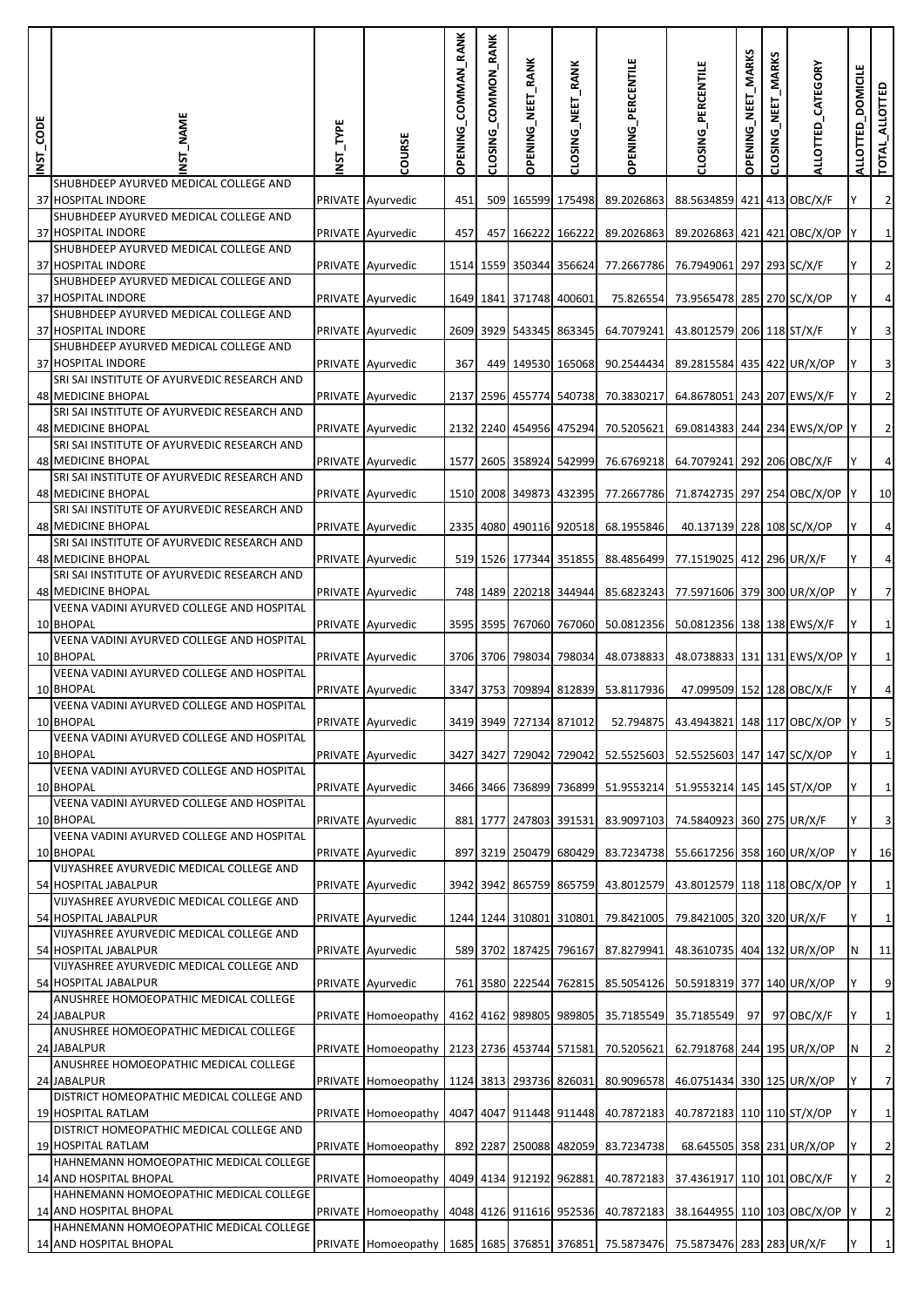| INST_CODE | <b>NAME</b>                                                                 | NST_TYPE | COURSE                                                                              | OPENING_COMMAN_RANK | CLOSING_COMMON_RANK | OPENING_NEET_RANK       | CLOSING_NEET_RANK | <b>OPENING_PERCENTILE</b>          | CLOSING_PERCENTILE            | OPENING_NEET_MARKS | NEET_MARKS<br>CLOSING | ALLOTTED_CATEGORY | <b>DOMICILE</b><br><b>ALLOTTED</b> | TOTAL_ALLOTTED          |
|-----------|-----------------------------------------------------------------------------|----------|-------------------------------------------------------------------------------------|---------------------|---------------------|-------------------------|-------------------|------------------------------------|-------------------------------|--------------------|-----------------------|-------------------|------------------------------------|-------------------------|
|           | HAHNEMANN HOMOEOPATHIC MEDICAL COLLEGE<br>14 AND HOSPITAL BHOPAL            |          | PRIVATE Homoeopathy                                                                 |                     | 3444 3444           |                         | 732886 732886     | 52.290042                          | 52.290042 146 146 UR/X/OP     |                    |                       |                   | N                                  | $\mathbf{1}$            |
|           | HAHNEMANN HOMOEOPATHIC MEDICAL COLLEGE<br>14 AND HOSPITAL BHOPAL            |          | PRIVATE Homoeopathy                                                                 |                     |                     | 1350 3725 326913 804636 |                   | 78.7354956                         | 47.6597078 310 130 UR/X/OP    |                    |                       |                   |                                    | $\boldsymbol{9}$        |
|           | IGM HOMOEOPATHIC MEDICAL COLLEGE<br>22 HOSPITAL AND RESEARCH CENTRE DHAR    |          |                                                                                     |                     |                     |                         |                   |                                    |                               |                    |                       |                   |                                    | $\overline{4}$          |
|           | MAHATMA GANDHI HOMOEOPATHIC MEDICAL                                         |          | PRIVATE Homoeopathy                                                                 |                     |                     | 2225 3826 470117 830546 |                   | 69.5379638                         | 46.0751434 237 125 UR/X/OP    |                    |                       |                   |                                    |                         |
|           | 26 COLLEGE AND HOSPITAL JABALPUR<br>MAHATMA GANDHI HOMOEOPATHIC MEDICAL     |          | PRIVATE Homoeopathy                                                                 |                     |                     | 3989 3989 894341 894341 |                   | 42.0050082                         | 42.0050082 113 113 SC/X/OP    |                    |                       |                   |                                    | $\mathbf{1}$            |
|           | 26 COLLEGE AND HOSPITAL JABALPUR<br>MAHATMA GANDHI HOMOEOPATHIC MEDICAL     |          | PRIVATE Homoeopathy                                                                 |                     |                     | 3124 3124 660904 660904 |                   | 57.0779907                         | 57.0779907 166 166 UR/X/OP    |                    |                       |                   | N                                  | $\mathbf{1}$            |
|           | 26 COLLEGE AND HOSPITAL JABALPUR<br>NARAYAN SHRI HOMOEOPATHIC MEDICAL       |          | PRIVATE Homoeopathy   1459 2255 342080 477773                                       |                     |                     |                         |                   | 77.8335178                         | 68.9361272 302 233 UR/X/OP    |                    |                       |                   |                                    | $\overline{\mathbf{3}}$ |
|           | 16 COLLEGE AND HOSPITAL BHOPAL                                              |          | PRIVATE Homoeopathy                                                                 |                     |                     | 4065 4065 914996 914996 |                   | 40.465384                          | 40.465384 109 109 OBC/X/F     |                    |                       |                   |                                    | $\mathbf{1}$            |
|           | NARAYAN SHRI HOMOEOPATHIC MEDICAL<br>16 COLLEGE AND HOSPITAL BHOPAL         |          | PRIVATE Homoeopathy                                                                 |                     |                     | 4037 4037 908921 908921 |                   | 40.7872183                         | 40.7872183 110 110 OBC/X/OP   |                    |                       |                   |                                    | $\mathbf{1}$            |
|           | NARAYAN SHRI HOMOEOPATHIC MEDICAL<br>16 COLLEGE AND HOSPITAL BHOPAL         |          | PRIVATE Homoeopathy   1648 2832 371526 591356                                       |                     |                     |                         |                   | 75.826554                          | 61.5360756 285 188 UR/X/OP    |                    |                       |                   | IN.                                | $\overline{\mathbf{3}}$ |
|           | NARAYAN SHRI HOMOEOPATHIC MEDICAL<br>16 COLLEGE AND HOSPITAL BHOPAL         |          |                                                                                     |                     |                     |                         |                   |                                    |                               |                    |                       |                   |                                    | 12                      |
|           | R. N. KAPOOR MEMORIAL HOMEOPATHIC                                           |          | PRIVATE Homoeopathy   1026 3870 275150 844239                                       |                     |                     |                         |                   | 82.1499178                         | 45.199003 342 122 UR/X/OP     |                    |                       |                   |                                    |                         |
|           | 56 HOSPITAL AND MEDICAL COLLEGE INDORE<br>R. N. KAPOOR MEMORIAL HOMEOPATHIC |          | PRIVATE Homoeopathy                                                                 |                     |                     | 3953 4133 872827 957521 |                   | 43.1572008                         | 37.8131328 116 102 OBC/X/F    |                    |                       |                   |                                    | $\overline{4}$          |
|           | 56 HOSPITAL AND MEDICAL COLLEGE INDORE<br>R. N. KAPOOR MEMORIAL HOMEOPATHIC |          | PRIVATE Homoeopathy                                                                 |                     |                     |                         |                   | 3970 4171 881177 997449 42.6355962 | 35.3104017 115 96 OBC/X/OP Y  |                    |                       |                   |                                    | $\overline{7}$          |
|           | 56 HOSPITAL AND MEDICAL COLLEGE INDORE<br>R. N. KAPOOR MEMORIAL HOMEOPATHIC |          | PRIVATE Homoeopathy                                                                 |                     |                     | 3961 3961 876196 876196 |                   | 43.1572008                         | 43.1572008 116 116 SC/X/F     |                    |                       |                   |                                    | $\mathbf{1}$            |
|           | 56 HOSPITAL AND MEDICAL COLLEGE INDORE                                      |          | PRIVATE Homoeopathy                                                                 |                     |                     | 2915 3797 609532 822307 |                   | 60.3987766                         | 46.5172285 182 126 UR/X/F     |                    |                       |                   |                                    | $\overline{2}$          |
|           | R. N. KAPOOR MEMORIAL HOMEOPATHIC<br>56 HOSPITAL AND MEDICAL COLLEGE INDORE |          | PRIVATE Homoeopathy 3594 3717 766726 801805                                         |                     |                     |                         |                   | 50.3363719                         | 48.0738833 139 131 UR/X/OP    |                    |                       |                   | IN.                                | $\overline{2}$          |
|           | R. N. KAPOOR MEMORIAL HOMEOPATHIC<br>56 HOSPITAL AND MEDICAL COLLEGE INDORE |          | PRIVATE Homoeopathy   1839 3857 400483 841564                                       |                     |                     |                         |                   | 73.9565478                         | 45.4984967 270 123 UR/X/OP    |                    |                       |                   |                                    | 6                       |
|           | RAM KRISHNA COLLEGE OF HOMOEOPATHY AND<br>43 MEDICAL SCIENCES BHOPAL        |          |                                                                                     |                     |                     |                         |                   |                                    |                               |                    |                       |                   |                                    |                         |
|           | RAM KRISHNA COLLEGE OF HOMOEOPATHY AND                                      |          | PRIVATE Homoeopathy   4042 4042 909444 909444 40.7872183 40.7872183 110 110 OBC/X/F |                     |                     |                         |                   |                                    |                               |                    |                       |                   | IY.                                | $\mathbf{I}$            |
|           | 43 MEDICAL SCIENCES BHOPAL<br>RAM KRISHNA COLLEGE OF HOMOEOPATHY AND        |          | PRIVATE Homoeopathy 2679 3652 556696 783486 63.8614416 49.1655297 201 135 UR/X/OP   |                     |                     |                         |                   |                                    |                               |                    |                       |                   | N                                  | $\overline{\mathbf{3}}$ |
|           | 43 MEDICAL SCIENCES BHOPAL<br>RANI DULLAIYA SMRITI HOMOEOPATHY MEDICAL      |          | PRIVATE Homoeopathy 3578 3786 762458 820573 50.5918319 46.8221616 140 127 UR/X/OP   |                     |                     |                         |                   |                                    |                               |                    |                       |                   |                                    | $\overline{2}$          |
|           | 52 COLLEGE AND HOSPITAL BHOPAL                                              |          | PRIVATE Homoeopathy                                                                 |                     |                     |                         |                   | 3960 3960 875599 875599 43.1572008 | 43.1572008 116 116 OBC/X/OP   |                    |                       |                   |                                    | $\mathbf 1$             |
|           | RANI DULLAIYA SMRITI HOMOEOPATHY MEDICAL<br>52 COLLEGE AND HOSPITAL BHOPAL  |          | PRIVATE Homoeopathy 4109 4109 935439 935439                                         |                     |                     |                         |                   | 38.8393762                         | 38.8393762 105 105 SC/X/OP    |                    |                       |                   |                                    | $\mathbf 1$             |
|           | RANI DULLAIYA SMRITI HOMOEOPATHY MEDICAL<br>52 COLLEGE AND HOSPITAL BHOPAL  |          | PRIVATE Homoeopathy                                                                 |                     |                     | 2555 2692 533590 560049 |                   | 65.3437572                         | 63.671255 210 200 UR/X/F      |                    |                       |                   | Y                                  | $\overline{c}$          |
|           | RANI DULLAIYA SMRITI HOMOEOPATHY MEDICAL<br>52 COLLEGE AND HOSPITAL BHOPAL  |          | PRIVATE Homoeopathy   1528 2594 352921 540549                                       |                     |                     |                         |                   | 77.0266656                         | 64.8678051 295 207 UR/X/OP    |                    |                       |                   | N                                  | $\overline{\mathbf{5}}$ |
|           | RANI DULLAIYA SMRITI HOMOEOPATHY MEDICAL<br>52 COLLEGE AND HOSPITAL BHOPAL  |          | PRIVATE Homoeopathy                                                                 |                     |                     |                         |                   | 943 3798 258343 822734 83.2470036  | 46.5172285 353 126 UR/X/OP    |                    |                       |                   |                                    | 12                      |
|           | RKDF HOMOEOPATHIC MEDICAL COLLEGE                                           |          |                                                                                     |                     |                     |                         |                   |                                    |                               |                    |                       |                   |                                    |                         |
|           | 21 HOSPITAL AND RESEARCH CENTER BHOPAL<br>RKDF HOMOEOPATHIC MEDICAL COLLEGE |          | PRIVATE Homoeopathy   4107 4107 933856 933856                                       |                     |                     |                         |                   | 39.4325356                         | 39.4325356 106 106 OBC/X/OP   |                    |                       |                   |                                    | $\mathbf{1}$            |
|           | 21 HOSPITAL AND RESEARCH CENTER BHOPAL<br>RKDF HOMOEOPATHIC MEDICAL COLLEGE |          | PRIVATE Homoeopathy                                                                 |                     |                     | 3977 3977 884837 884837 |                   | 42.6355962                         | 42.6355962 115 115 SC/X/OP    |                    |                       |                   |                                    | $\mathbf 1$             |
|           | 21 HOSPITAL AND RESEARCH CENTER BHOPAL                                      |          | PRIVATE Homoeopathy   4104 4104 933521 933521                                       |                     |                     |                         |                   | 39.4325356                         | 39.4325356 106 106 ST/X/OP    |                    |                       |                   |                                    | $\mathbf 1$             |
|           | RKDF HOMOEOPATHIC MEDICAL COLLEGE<br>21 HOSPITAL AND RESEARCH CENTER BHOPAL |          | PRIVATE Homoeopathy                                                                 |                     |                     | 3084 3752 650150 812592 |                   | 57.7039811                         | 47.099509 169 128 UR/X/OP     |                    |                       |                   | N                                  | $\overline{\mathbf{3}}$ |
|           | RKDF HOMOEOPATHIC MEDICAL COLLEGE<br>21 HOSPITAL AND RESEARCH CENTER BHOPAL |          | PRIVATE Homoeopathy                                                                 |                     |                     | 2926 3703 612208 797337 |                   | 60.2011432                         | 48.3610735 181 132 UR/X/OP    |                    |                       |                   |                                    | $\overline{c}$          |
|           | S.M. DEO HOMOEOPATHIC MEDICAL COLLEGE<br>27 AND HOSPITAL BALAGHAT           |          | PRIVATE Homoeopathy                                                                 |                     |                     |                         |                   | 4007 4007 897505 897505 41.6739786 | 41.6739786 112 112 OBC/X/OP Y |                    |                       |                   |                                    | $\mathbf 1$             |
|           | S.M. DEO HOMOEOPATHIC MEDICAL COLLEGE<br>27 AND HOSPITAL BALAGHAT           |          | PRIVATE Homoeopathy                                                                 |                     |                     |                         |                   | 3840 3840 834063 834063 45.7825138 | 45.7825138 124 124 UR/X/OP    |                    |                       |                   | N                                  | $\mathbf 1$             |
|           | SCHOOL OF HOMOEOPATHY SRI SATYA SAI                                         |          |                                                                                     |                     |                     |                         |                   |                                    |                               |                    |                       |                   |                                    |                         |
|           | UNIVERSITY OF TECHNOLOGY AND MEDICAL<br>44 SCIENCES SEHORE                  |          | PRIVATE Homoeopathy   4057 4057 913606 913606                                       |                     |                     |                         |                   | 40.7872183                         | 40.7872183 110 110 OBC/X/OP   |                    |                       |                   |                                    | $\mathbf 1$             |
|           | SENDHWA HOMEOPATHIC MEDICAL COLLEGE AND<br>23 HOSPITAL BARWANI              |          | PRIVATE Homoeopathy 3057 3603 643712 767476 58.1580459 50.0812356 171 138 UR/X/OP   |                     |                     |                         |                   |                                    |                               |                    |                       |                   |                                    | $\overline{2}$          |